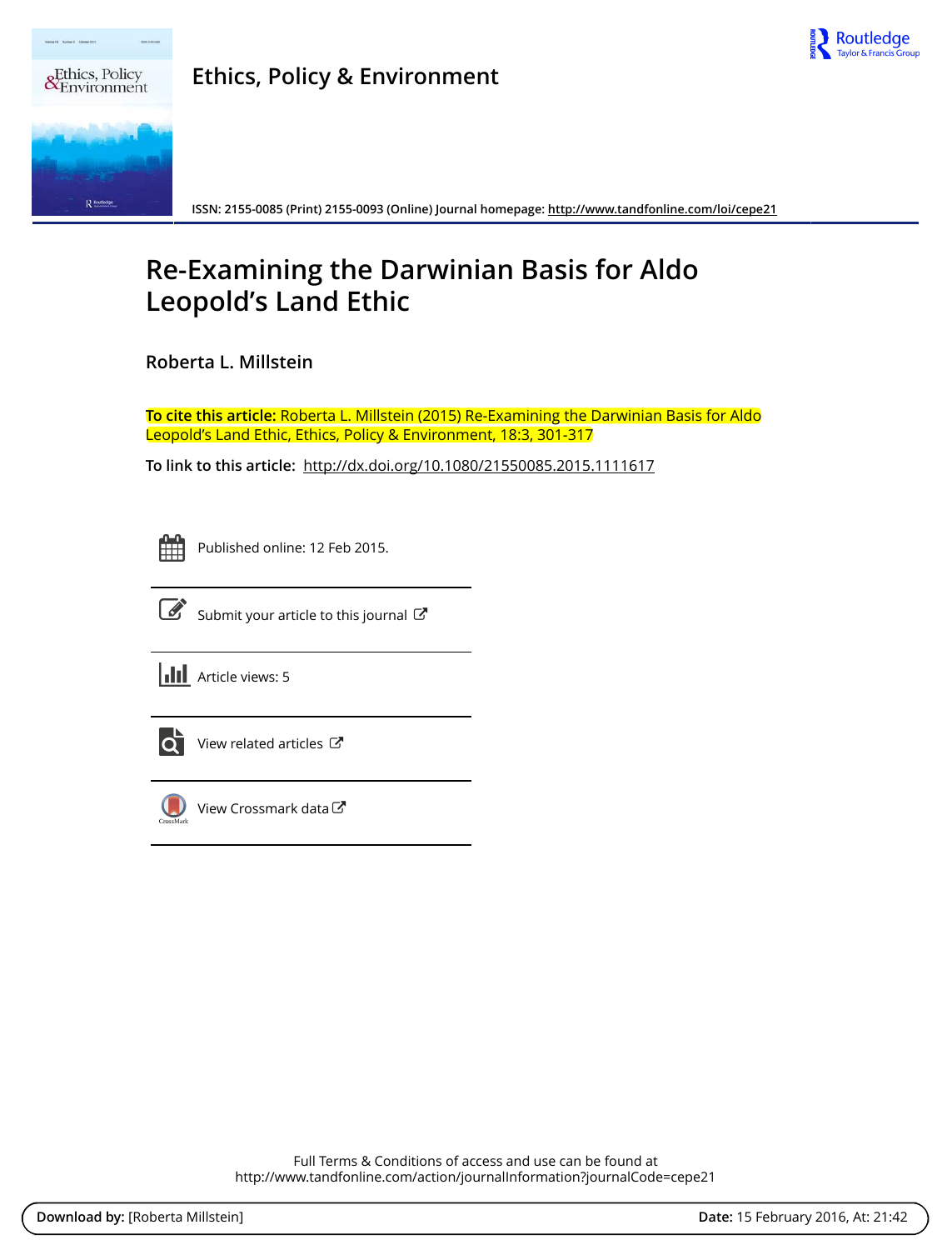# **Re-Examining the Darwinian Basis for Aldo Leopold's Land Ethic**

ROBERTA L. MILLSTEIN

Department of Philosophy, University of California, Davis, USA

ABSTRACT *Many philosophers have become familiar with Leopold's land ethic through the writings of J. Baird Callicott, who claims that Leopold bases his land ethic on a 'protosociobiological' argument that Darwin gives in the* Descent of Man*. On this view, which has become the canonical interpretation, Leopold's land ethic is based on extending our moral sentiments to ecosystems. I argue that the evidence weighs in favor of an alternative interpretation of Leopold; his reference to Darwin does not refer to the* Descent*, but rather to the* Origin of Species*, where Darwin discusses the interdependencies between organisms in the struggle for existence.*

It is interesting to contemplate a tangled bank, clothed with many plants of many kinds, with birds singing on the bushes, with various insects flitting about, and with worms crawling through the damp earth, and to reflect that these elaborately constructed forms, so different from each other, and dependent upon each other in so complex a manner, have all been produced by laws acting around us. (Darwin, [1876,](#page-16-0) p. 430)

# **1. Introduction**

Aldo Leopold––well-known forester, wildlife manager, conservationist, and professor–– has been extremely influential in environmental ethics. This is due in large part to the writings of J. Baird Callicott, who has been called the 'leading philosophical exponent of Aldo Leopold's land ethic' (Norton, [2002,](#page-17-0) p. 127). In the widely-reprinted essay, 'The Conceptual Foundations of the Land Ethic' and elsewhere, Callicott mounts a spirited and insightful campaign to elaborate and defend Leopold's views, in large part based on Leopold's essay 'The Land Ethic,' which was written towards the end of Leopold's life. (Leopold died in 1948; *A Sand County Almanac*, in which 'The Land Ethic' appeared, was published posthumously). Since that time, Callicott's position has been critiqued on a number of fronts; in some cases, he has modified his position in response (e.g., Callicott, [1999\)](#page-16-1).

However, no one to my knowledge has seriously challenged Callicott's reading of the Darwinian basis for Leopold's land ethic.<sup>[1](#page-13-0)</sup> According to Callicott ([1987a,](#page-15-0) p. 191), Leopold 'unmistakably (if elliptically) alludes' to Charles Darwin's views on ethics, which in turn were drawn from David Hume and Adam Smith; Callicott further suggests that Leopold draws on Darwin's 'protosociobiological perspective on ethical phenomena'. I

*Correspondence Address*: Roberta L. Millstein, Department of Philosophy, University of California, Davis, One Shields Ave, Davis, CA 95616. Email: [rlmillstein@UCDavis.edu](mailto:rlmillstein@UCDavis.edu)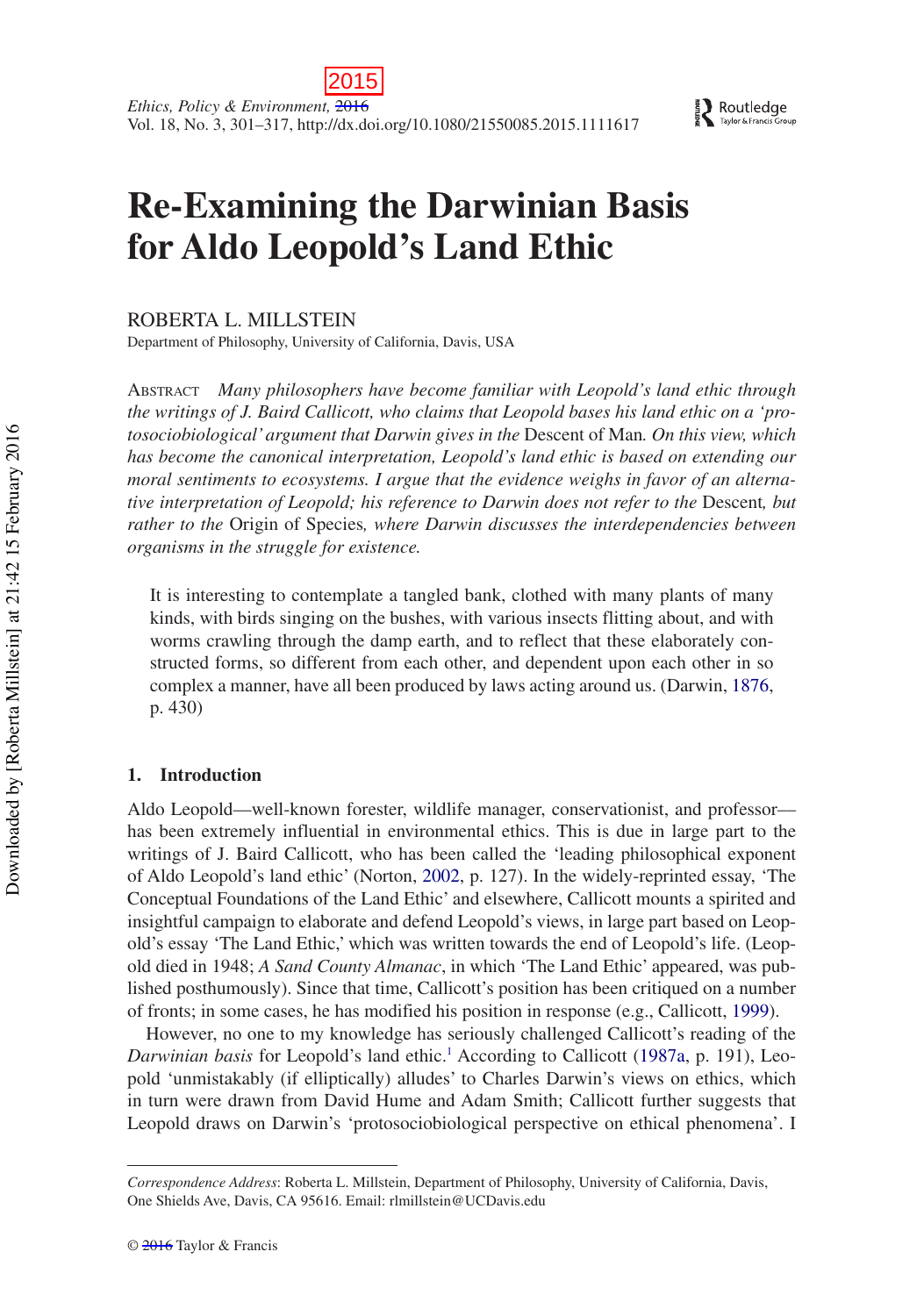will argue that this interpretation is mistaken––that Leopold was not drawing on Darwin's *ethical* views, but rather, Darwin's *ecological* views. This, as I will show, changes the ethical basis for Leopold's land ethic from Humean moral sentiments to the interdependencies within biological communities.

Before beginning, it is worth considering why we ought to re-examine the Darwinian basis for Leopold's land ethic. After all, *Callicott* is certainly free to base his version of the land ethic on Darwinian ethics even if Leopold himself did not. So, why does it matter? There are at least three reasons. First, Leopold was an intelligent, thoughtful, and influential man who developed the land ethic after a lifetime of experiences in wildlife management and related endeavors. It seems to me that if his ideas are worth citing and discussing at all (and I think they are), it is worth the effort to get his views right. Second, and relatedly, a re-examination might turn up new ideas that are worthy of consideration, a point emphasized by scholars involved in the history of the philosophy of science (HO-POS). Third, the Darwinian/Humean reliance on moral sentiments has been challenged; sociobiology and altruism are likewise controversial topics. An alternative basis would avoid these challenges, although a new set of challenges may be opened up––I will discuss these briefly at the end.

My essay is structured as follows. I will begin by summarizing Callicott's interpretation of the land ethic, followed by my reinterpretation, followed by a discussion of the consequences of my reinterpretation.

## **2. Callicott's Interpretation of the Land Ethic**

Callicott takes the following passage to be the 'summary moral maxim' of Leopold's land ethic:

A thing is right when it tends to preserve the integrity, stability, and beauty of the bi-otic community.<sup>[2](#page-14-0)</sup> It is wrong when it tends otherwise. (Leopold, [1949](#page-16-2), pp. 224–225)

Indeed, many philosophers have followed Callicott in focusing on this passage and in taking it to be a summary statement of the land ethic. Much discussion has gone into understanding and analyzing the meaning of the key terms, 'stability,' 'integrity,' and 'beauty'–– but especially stability. Callicott also highlights the term 'biotic community,' suggesting:

The land ethic not only provides moral considerability for the biotic community per se, but ethical consideration of its individual members is preempted by concern for the preservation of the integrity, stability, and beauty of the biotic community. The land ethic, thus, not only has a holistic aspect; it is holistic with a vengeance. (Callicott, [1987a](#page-15-0), p. 196)

Thus, on Callicott's reading, the land ethic would consider it wrong to allow populations of deer (for example) to increase unchecked and threaten the integrity, stability, and beauty of the biotic community of which they are a part. This seems to be a point of contrast between the land ethic and traditional ethical theories; whereas traditional ethical theories hold *individual* humans or organisms more generally to be morally considerable,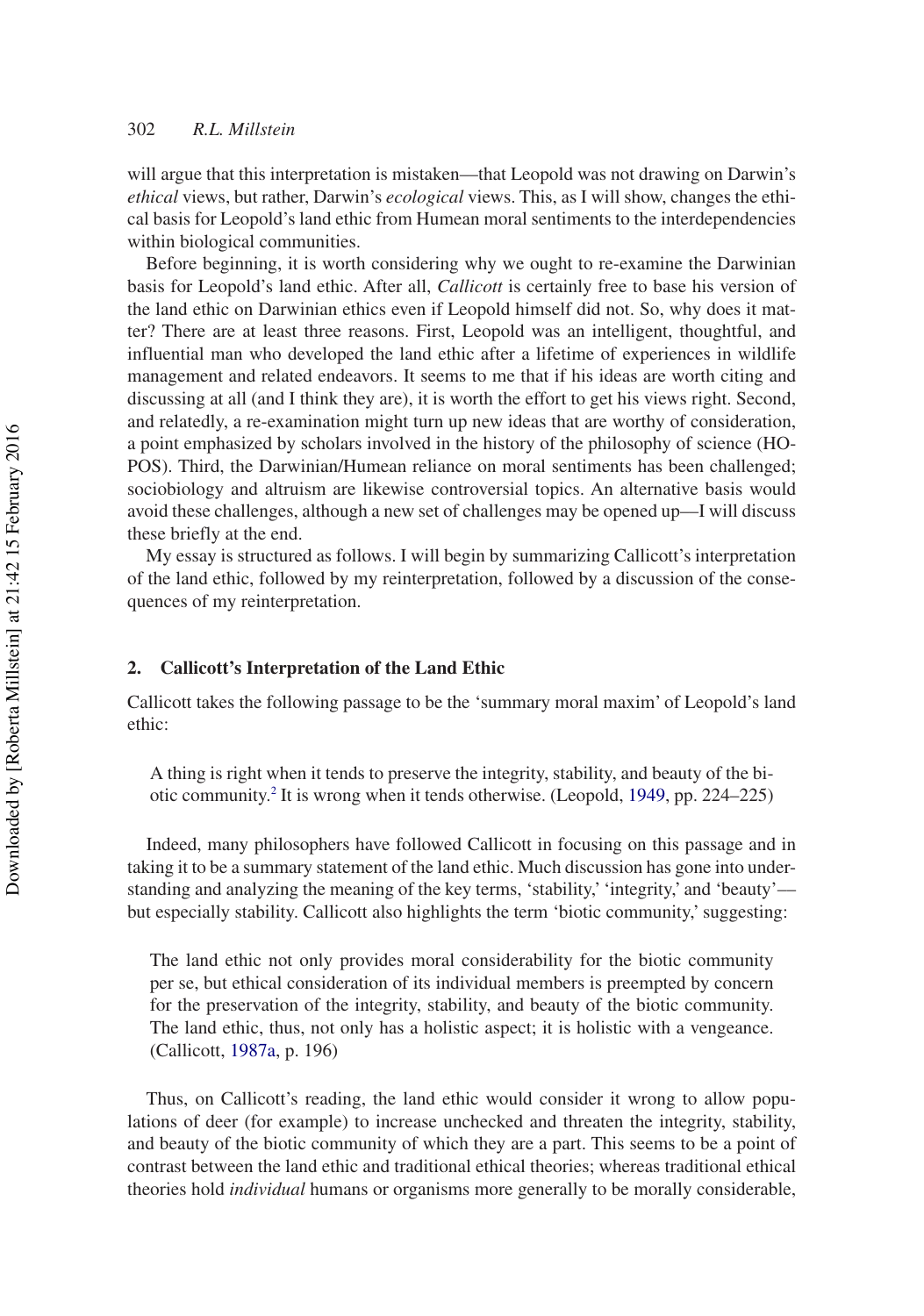the land ethic seems to hold the *community as a whole* to be morally considerable (thus, the assertion that it is 'holistic'). And again, many other philosophers have followed Callicott in reading Leopold this way[.3](#page-14-1)

But how can this holistic shift be defended? As Callicott notes (drawing on Goodpaster), traditional ethical theory starts with the view that each of us may be taken to hold, namely, that each of us is intrinsically valuable or that our interests are deserving of moral consideration. However, if *I* am intrinsically valuable or my interests are deserving of moral consideration, why is that? Presumably, it is because of some psychological capacity that I have, such as rationality (Kant) or sentience (Bentham)––but then other beings have these capacities, too, and so those individuals (by pain of consistency) are also intrinsically valuable or have interests that are deserving of moral consideration. In contrast, biotic communities, taken as a whole, lack any such psychological properties.<sup>[4](#page-14-2)</sup> So on what grounds could we say that biotic communities are morally considerable?

According to Callicott, Leopold draws on Darwin's evolutionary account of the origin and development of ethics, thus inheriting Darwin's view (itself derived from Hume and Smith) that ethics rests on feelings or 'sentiments.' Callicott's evidence for this claim is as follows. Leopold begins the essay, 'The Land Ethic' by noting that in the time Odysseus's Greece, ethics included wives but did not extend to 'slave-girls;' Leopold [\(1949](#page-16-2)) uses this example to illustrate the claim that 'During the three thousand years which have since elapsed, ethical criteria have been extended to many fields of conduct, with corresponding shrinkages in those judged by expediency only'(p. 202). Leopold then asserts (in a passage that is central to Callicott's interpretation):

This extension of ethics, so far studied only by philosophers, is actually a process in ecological evolution. Its sequence may be described in ecological as well as in philosophical terms. An ethic, ecologically, is a limitation on freedom of action in the *struggle for existence*. An ethic, philosophically is a differentiation of social from anti-social conduct. These are two definitions of one thing. The thing has its origin in the tendency of interdependent individuals or groups to evolve modes of co-operation. The ecologist calls these symbioses. (Leopold, [1949,](#page-16-2) p. 202; emphasis added)

From Leopold's reference to 'struggle for existence,' Callicott plausibly infers that Leopold meant to invoke Darwin. But then, saying that Leopold 'manages to convey a whole network of ideas in a couple of phrases,' Callicott claims,

The phrase 'the struggle for existence' unmistakably calls to mind Darwinian evolution as the conceptual context in which a biological account of the origin and development of ethics must ultimately be located. And at once it points up a paradox: Given the unremitting competitive 'struggle for existence' how could 'limitations of freedom of action' ever have been conserved and spread through a population of *Homo sapiens* or their evolutionary progenitors? (Callicott, [1987a](#page-15-0), p. 189).

[A]ccording to Darwin––who had tackled this problem 'exclusively from the side of natural history' in *The Descent of Man*––the answer lies in society. And it was Darwin's classical account (and its divers variations), from the side of natural history, which informed Leopold's thinking in the late 1940s... Darwin turned to a minority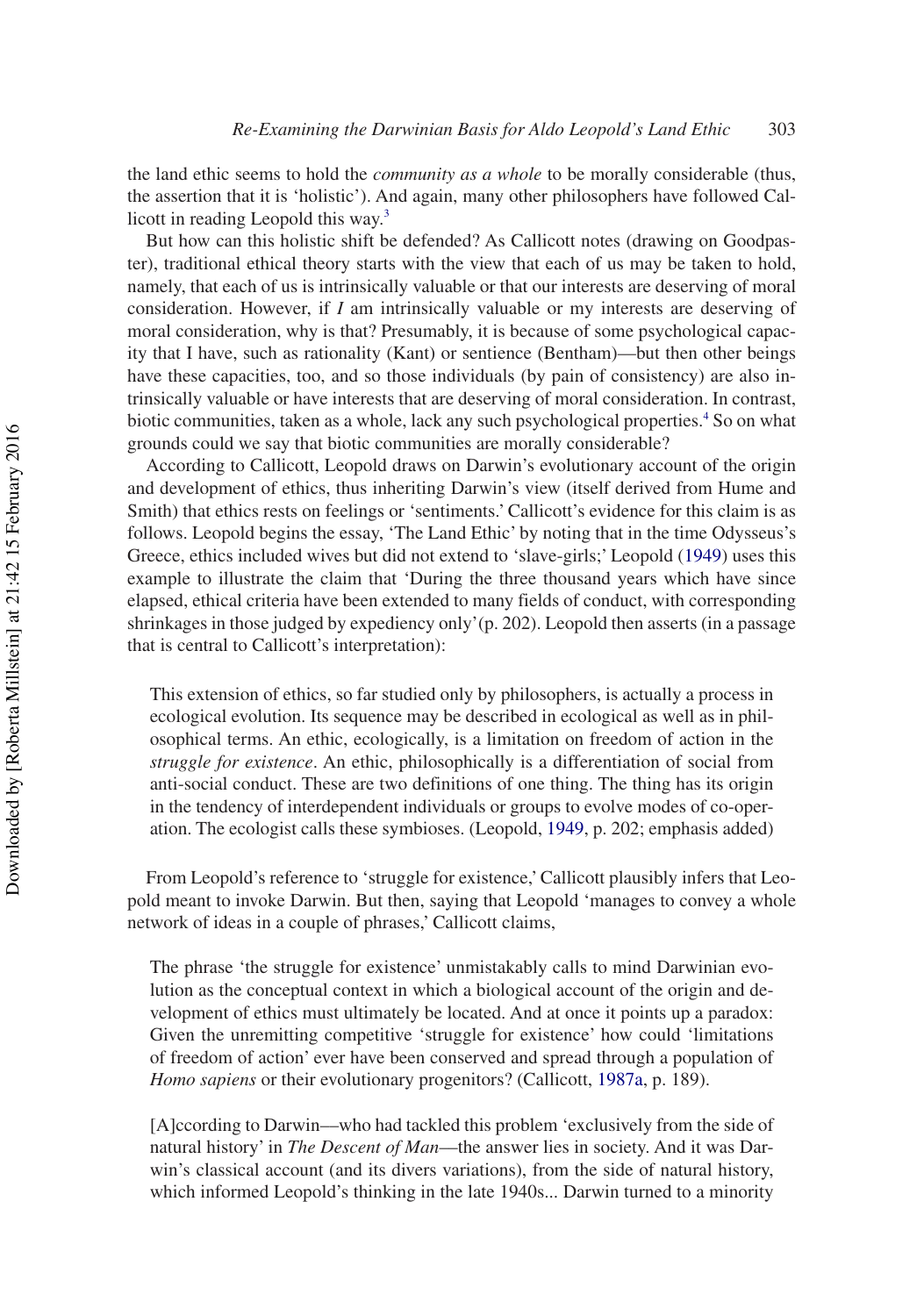tradition of modern philosophy for a moral psychology consistent with and useful to a general evolutionary account of ethical phenomena. A century earlier, Scottish philosophers David Hume and Adam Smith had argued that ethics rests on feelings or 'sentiments'––which, to be sure, may be both amplified and informed by reason. And since in the animal kingdom feelings or sentiments are arguably far more common or widespread than reason, they would be a far more likely starting point for an evolutionary account of the origin and growth of ethics. **(**Callicott, [1987a,](#page-15-0) pp. 189–190**)**

Callicott then explains how, on Darwin's account, advantages could have been conferred on communities composed of parents and offspring who had bonds of 'affection and sympathy' that could be extended to less closely related individuals; such communities might be able to defend themselves more successfully or provision themselves more efficiently. If so, 'moral sentiments'<sup>5</sup> would spread through a population.

In short, from Leopold's brief comment that an ethic is a limitation on freedom of action in the struggle for existence, together with Leopold's emphasis on extending ethics to societies and communities, Callicott infers that Leopold not only accepts and refers to Darwin's explanation of the origin of ethics, but also that Leopold accepts and refers to the whole Darwinian account of ethics, including its basis in Humean/Smithian ethics.

It is certainly possible that Leopold meant to do this. But Callicott's interpretation seems to be based on scanty evidence at best. Leopold was not a casual or dilettante writer. In the course of his career, he published about five hundred distinct items (Aldo Leopold Papers). 'The Land Ethic' was written shortly before his death, although it was based on several earlier essays (Meine, [1987\)](#page-16-3), and like all the other essays he published, it went through multiple drafts that others commented on. There are no references to 'moral sentiments' (much less Hume or Smith) or the evolutionary benefits conferred to societies composed of individuals who have them. The predecessor essays do not contain such references either. If Leopold had meant to invoke these as the basis for his land ethic, why would he have done so, to use Callicott's term, 'elliptically'? Is it plausible to think that Leopold meant his audience––and this essay, unlike many of his others, was meant for a general audience––to understand 'limitation on freedom of action in the struggle for existence' as an elliptical reference to the evolutionary role of moral sentiments? It is not even clear that Leopold was familiar with Darwin's *Descent of Man*––he never cites the book in his writings, as far as I can tell––and it seems unlikely that he would expect a general audience to be familiar with it. Admittedly, Leopold does refer to affections and love in relation to ethics, but they appear in lists with other mental states that he thought were relevant to ethics, such as loyalty, conviction, understanding, respect, and admiration. It seems plausible that Leopold was simply inferring from his own experience, that love of the land tends to go hand in hand with a desire to treat it with respect. If emotions such as love and affection were supposed to play a *special* role in grounding ethics, Leopold gives no indication of that.

## **3. An Alternative Reading of Leopold**

There is, however, another reading we can give to Leopold, one that is less strained, more direct, and more plausible. As a jumping off point, note that Callicott's reading of Leopold emphasizes the reference to 'struggle for existence' and thus, Callicott seems to infer,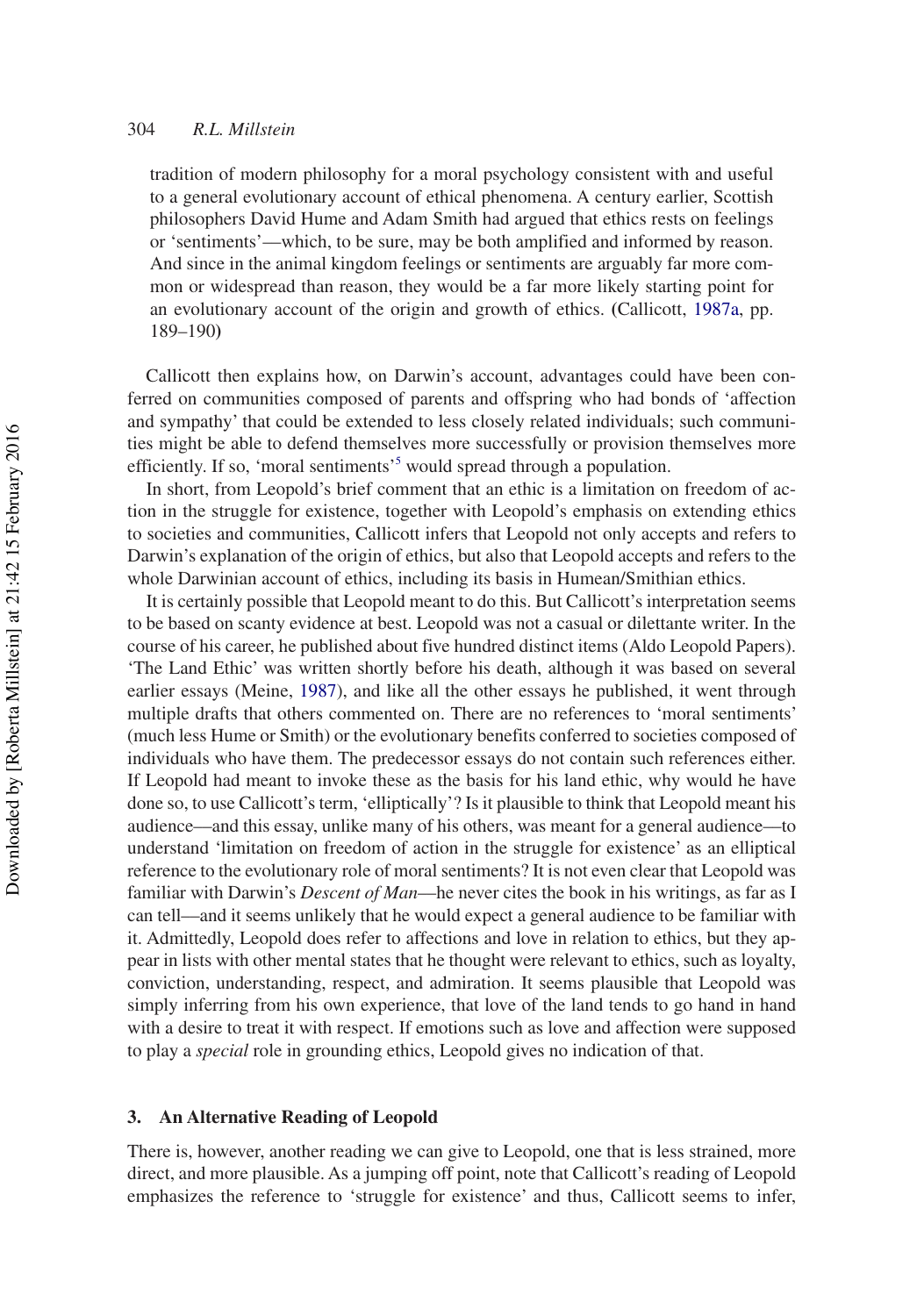evolution. But the struggle for existence isn't just about evolution, it's also about ecology; following Ernst Haeckel (who coined the term 'ecology') ecology can be viewed as the science that studies the struggle for existence (Cooper, [2003;](#page-16-4) Haeckel, [1866](#page-16-5)). Furthermore, note that there are repeated references to *ecology* in the passage where Leopold invokes the struggle for existence; surely those are significant for interpreting Leopold's meaning. Finally, it is important to recall that the 'struggle for existence' is discussed in detail in the *Origin of Species*, not the *Descent of Man* where Callicott draws his interpretation from. In what follows, I will show that by shifting our attention from the *Descent* to the *Origin* and from evolution to ecology, we will gain a better understanding of the ethical basis for Leopold's land ethic.

In the passage in question, Leopold states that ethics has 'its origin in the tendency of interdependent individuals or groups to evolve modes of co-operation,' noting that '[t] he ecologist calls these symbioses.' In ecology, these 'modes of co-operation' may be between members of *different* species as well as between members of the same species. Such interdependent relationships are examined in at least three places in Chapter 3 of the *Origin*, importantly, the chapter that is entitled 'Struggle for Existence.' First, Darwin points out that while organisms are engaging in a struggle for existence with members of the same species or closely related species, they often 'depend' on organisms of more distantly related species; for example, mistletoe is dependent on the various trees on which it lives as well as on birds that disseminate mistletoe seeds. Second, he points out that the numbers of prey 'depend' on the numbers of predators; for example, the numbers of partridges, grouse, and hare depend on the numbers of 'vermin' (i.e., predators) that are in the area. Third, Darwin maintains that 'plants and animals, remote in the scale of nature, are bound together by a web of complex relations'  $(1876, p. 57)^6$  $(1876, p. 57)^6$ . For example, Darwin describes two pieces of land, one where Scotch fir trees had been planted and a fence built to keep cattle out and one without fir trees and a fence; the two areas were otherwise identical. Yet the area with the Scotch firs and the fence had 12 more plant species and 6 more bird species than the area without the fir trees and the fence. According to Darwin, this difference is due to the complex relationships between the different species; the presence of fir trees and the absence of cattle enable other species to flourish.

My suggestion here is that these three cases all illustrate the existence of interdependence within the struggle for existence; they all illustrate the sort of interdependence that Leopold was referring to when discussing the origin of ethics. Now granted, it might seem like a bit of a stretch to say that any of these cases exhibit the 'co-operation' or even 'symbiosis' that Leopold refers to when he invokes the struggle for existence. However, these are, in fact, the sorts of interdependence that Leopold discusses elsewhere in the essay. For example, Leopold [\(1949](#page-16-2), p. 212) mentions the 'interdependence of the forest and its constituent tree species, ground flora, and fauna'. He also describes a 'land pyramid' or a 'biotic pyramid' where the bottom layer is soil, on which rests a layer of plants, on which rest a layer of insects, on which rests a bird and rodent layer, and through various animal groups to the apex where the largest carnivores are; he then asserts that 'each successive layer *depends* on those below it for food and often for other services, and each in turn furnishes food and services to those above' [\(1949](#page-16-2), p. 215; emphasis added). And, tellingly, Leopold says that the functioning of the land pyramid depends on the *co*-*operation* and competition<sup>[7](#page-14-5)</sup> of its diverse parts .Similarly, as a member of the Citizen's Deer Committee,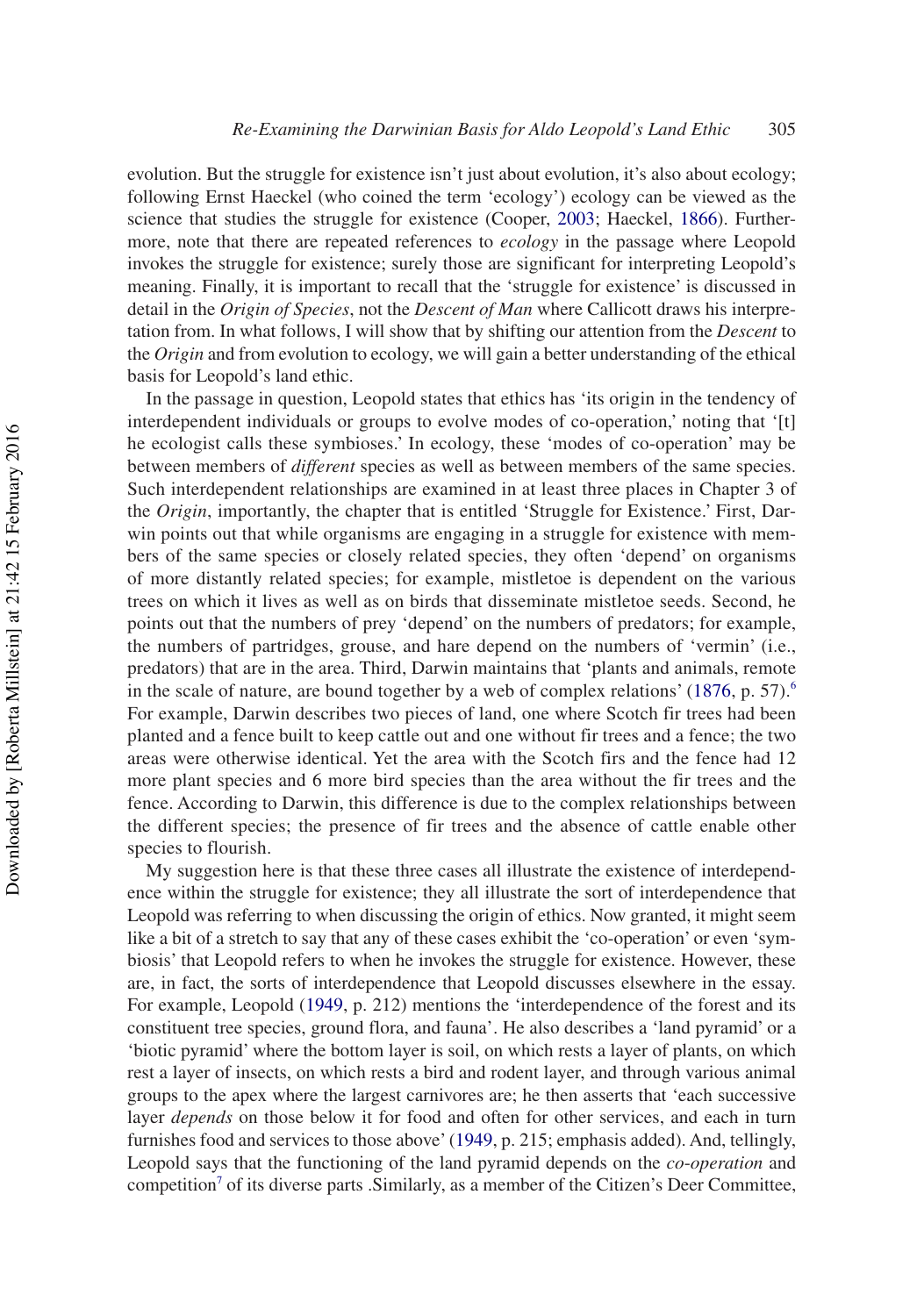Leopold presented the Majority Report that was created in response to large deer herds overbrowsing and starving in the absence of predators to control their numbers, stating:

There is no doubt in our minds that the prevailing failure of most states to handle deer irruptions decisively and wisely is that our educational system does not teach citizens how animals and plants live together in a *competitive*-*cooperative system.* (Leopold, [1943,](#page-16-6) p. 5; emphasis added)

In 'A Biotic View of Land,' Leopold ([\[1939\] 1991,](#page-16-7) p. 727) speaks of a biota so complex that it is 'conditioned by interwoven cooperations and competitions.' Cooperation for Leopold is thus metaphorical and not literal; importantly, it does not require sentiment or any conscious thought whatever.<sup>8</sup>

It also appears that Leopold associated the idea of an ecological *community* with Darwin. In an unpublished manuscript from 1935, Leopold states:

Just as important, however, as the origin of plants, animals, and soil is the question of *how they operate as a community*. Darwin lacked time to unravel any more than the beginnings of an answer. That task has fallen to the new science of ecology, which is daily uncovering a *web of interdependencies* so intricate as to amaze were he here––even Darwin himself, who, of all men, should have the least cause to tremble before the veil. (as quoted in Meine, [2010](#page-16-8), p. 359; emphasis added).<sup>9</sup>

In this passage, we see Darwin credited with some of our earliest ideas of how ecological communities operate; moreover, the phrase 'web of interdependencies' seems to echo Darwin's 'web of complex relations' and the examples of organisms who are dependent on one another in the *Origin.*

Now, to be clear, I am not claiming that Leopold pored over Chapter 3 of the *Origin* (although he may have done so, being a widely read man)*.* But we do know that Leopold was familiar with Darwin's work and cited the *Origin explicitly* - for example, in the essay, "On a Monument to the Pigeon" in *A Sand County Almanac* - though again, I have yet to find any reference to the *Descent*, only to the *Origin*.

We also know that Leopold was quite familiar with the work of Charles Elton, an ecologist who Leopold met in 1931 (Meine, [2010,](#page-16-8) p. 283). In the book *Animal Ecology*, Elton discusses Darwin's struggle for existence and places an even greater emphasis on the relations between organisms and the dependence of organisms on other organisms than Darwin did. Indeed, Leopold seems to have drawn his discussion of the land pyramid and food chains, and, more generally, the emphasis on *community*, directly from Elton. So, in addition to the Darwinian-ecological influence on Leopold's thinking about the origin of ethics, there is a very extensive Eltonian-ecological influence.<sup>10</sup>

How does this discussion of ecological influences on Leopold affect our understanding of the land ethic? To answer this question, note that Leopold believed that human history exhibits an accretion of ethics; he suggests that the earliest ethics dealt with relations between individuals (he gives the Ten Commandments as an example of this) whereas later, expanded ethics dealt with relations between individual and society (the Golden Rule, Leopold says, relates the individual to society, whereas democracy relates society to the individual). His land ethic is supposed to be a third accretion, with ethics extended to in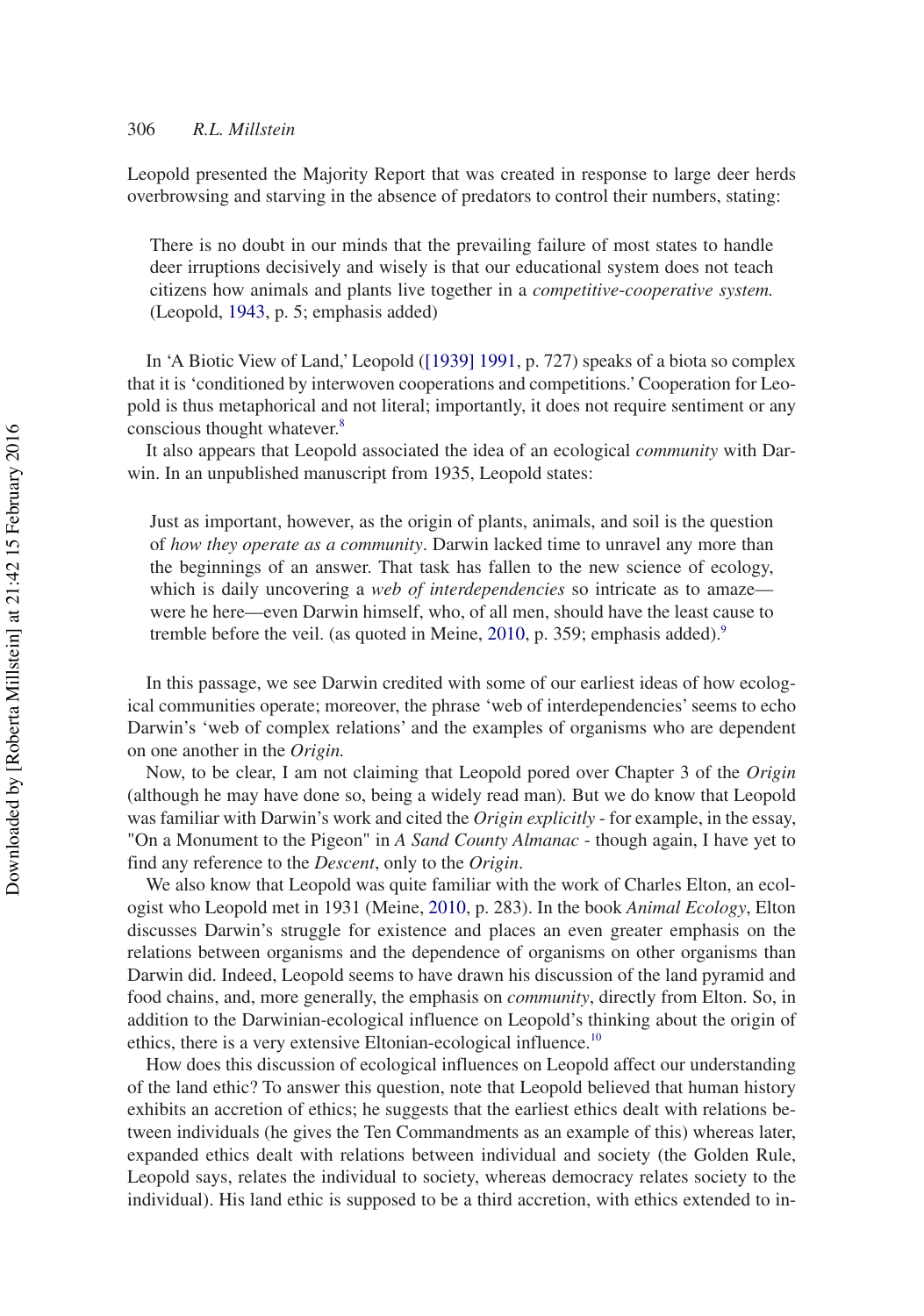clude the biotic community as a whole, with its soils, waters, plants, and animals. On Callicott's reading, each of these accretions is supposed to be accompanied by an extension of our *moral sentiments* to larger and larger groups; thus, Callicott ([1987a](#page-15-0)) suggests that these moral sentiments toward the biotic community would be 'automatically triggered' by an awareness of ecology's 'social representation of nature'––in other words, becoming ecologically literate (p. 194).<sup>[11](#page-14-9)</sup>

On the alternative picture that I have been painting here, this ethical accretion works differently, although I agree that Leopold thinks that a proper understanding of ecology is required to make this shift. He states that a land ethic 'presupposes the existence of some mental image of land as a biotic mechanism' because '[w]e can be ethical only in relation to something we can see, feel, understand, love, or otherwise have faith in' (Leopold, [1949](#page-16-2), p. 214). Again, for Leopold, that proper understanding consists of a proper understanding of the *land pyramid.* However, learning of our interdependence with other members of the biotic community is only the first step. Our extension of ethics to the land is, in large part, an *intellectual* process:

I have purposely presented the land ethic *as a product of social evolution* because nothing so important as an ethic is ever 'written.' Only the most superficial student of history supposes that Moses 'wrote' the Decalogue; it *evolved in the minds of a thinking community*, and Moses wrote a tentative summary of it for a 'seminar.' I say tentative because evolution never stops. The evolution of a land ethic is *an intellectual as well an emotional process*. Conservation is paved with good intentions which prove to be futile, or even dangerous, because they are devoid of critical understanding either of the land or of economic land-use. I think it is a truism that as the ethical frontier advances from the individual to the community, *its intellectual content increases.* (Leopold, [1949](#page-16-2), p. 225; emphasis added)

So, yes, Leopold sees the accretion of ethics as part of an evolutionary process, but it is a process of *social* (i.e., cultural) evolution,<sup>12</sup> not biological evolution, and not an 'automatic triggering' of sentiment towards the land upon learning of our interdependence with it, as Callicott maintains. Granted, emotions are part of the process too, but the emphasis in this passage is clearly on the intellectual process; 'it evolved in the minds of a thinking community,' 'it is an intellectual as well as an emotional process,' and as the accretion occurs, 'its intellectual content increases.' Thus, sentiments are not the *basis* of the land ethic; rather, the fact that we are part of a biotic community is. As Leopold [\(1949](#page-16-2)) says, 'All ethics so far evolved rest upon a single premise: that the individual is a member of a community of interdependent parts' (p. 203). Just as we learned that we were interdependent with other humans and thus needed ethics to guide our dealings with them, now, upon recognizing our interdependence with the land we should recognize that we need to expand our ethics further.<sup>13</sup> Similarly, Leopold suggests that just as we have come to recognize that our human communities are intrinsically (and not just instrumentally) valuable, we should come to recognize that the biotic community is intrinsically valuable (that it has 'value in the philosophical sense') as well.<sup>[14](#page-14-12)</sup>

Moreover, this intellectual process is an ongoing one. Leopold suggests that it is not just an increase in the *volume* of education that we need. In addition to teaching ecology and teaching the way that human history has been influenced by the land (both of which are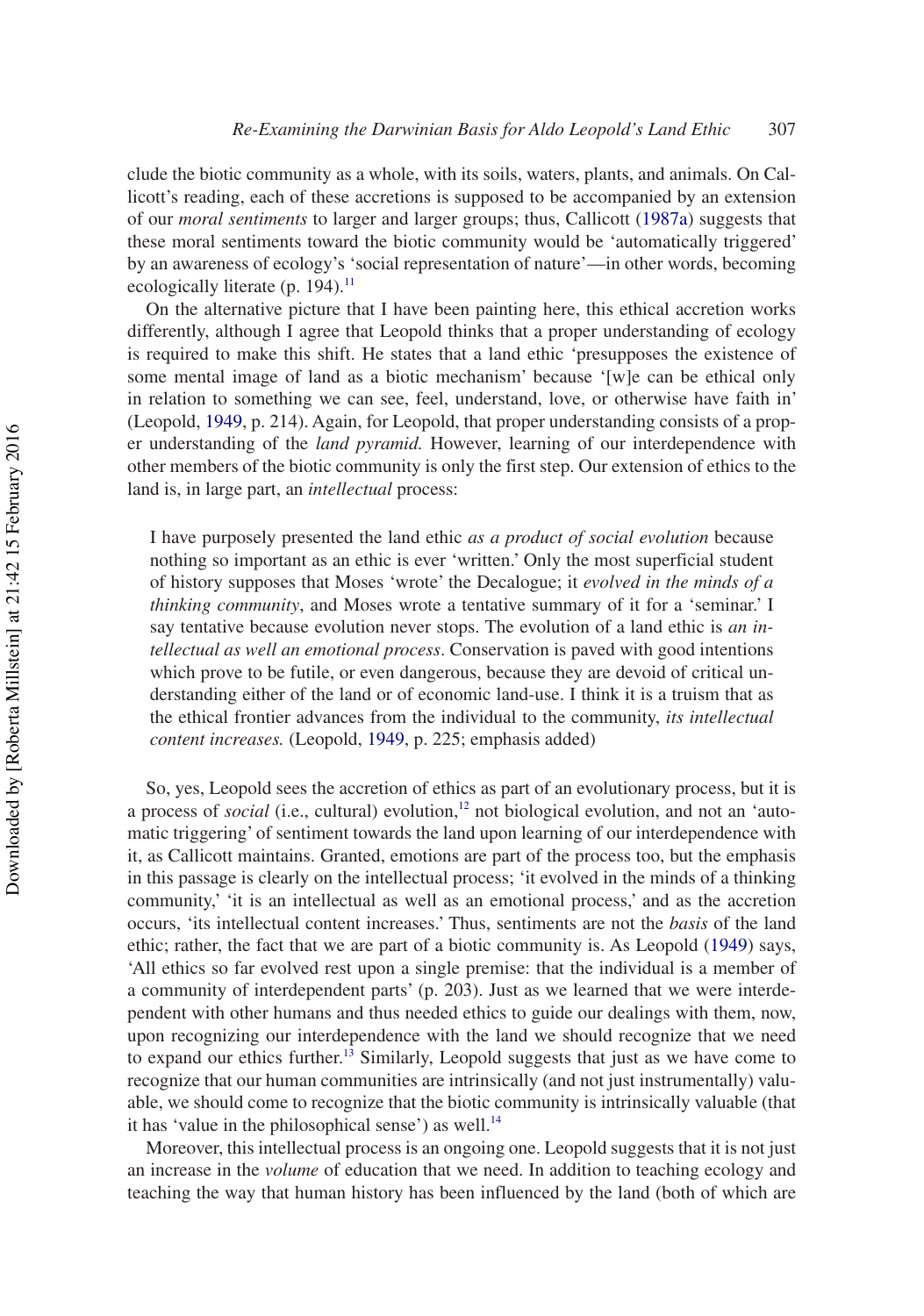discussed extensively in 'The Land Ethic'), we need to teach an 'ecological conscience;' we need to teach that we have obligations towards the land, obligations that will involve sacrifice and thus go beyond 'enlightened self-interest.' We also need to experience the land, and *A Sand County Almanac* seems geared toward providing that experience in literary form (although of course it cannot substitute for the real thing).

Indeed, the accretion of ethics that Leopold describes is not consistent with a Darwinian picture of *biological* evolution. According to Darwin, humanity's ancestors evolved capacities for moral sentiment:

the social instincts lead an animal to take pleasure in the society of its fellows, to feel a certain amount of sympathy with them, and to perform various services for them. The services may be of a definite and evidently instinctive nature; or there may be only a wish and readiness, as with most of the higher social animals, to aid their fellows in certain general ways. But these feelings and services are by no means extended to all the individuals of the same species, only to those of the same association. (Darwin, [1874,](#page-16-9) p. 98)

Thus, there was no point in time when humans were *not* social and did not have moral sentiments toward other human beings. Humans surely developed various explicit rules to govern the relations among individuals, and we might consider the Ten Commandments to be among those, but relations among individuals on a Darwinian picture were already governed by the capacity for moral sentiments that was inherited from species ancestral to humans. So, either Leopold thought that there was a time when humans were not social (which seems doubtful, but if true, it is not a Darwinian picture), or, more plausibly, the accretion that Leopold is discussing is over and above biological evolution, i.e., it is cultural evolution.

To summarize this section: I've argued that Leopold's allusion to Darwin refers to Darwin's arguments in the *Origin* concerning the interdependence of organisms and not to Darwin's arguments in the *Descent* referring to Hume's and Smith's ideas about moral sentiment. There is no real evidence for the *Descent* interpretation.<sup>15</sup> On the other hand, there *is* evidence that Leopold's allusion refers to the Darwin of the *Origin*. The 'extension of ethics' passage focuses on ecology, the subject of Chapter 3 of the *Origin* where Darwin discusses interdependence within the struggle for existence; Leopold invokes the same sense of interdependence throughout 'The Land Ethic' and his other writings, just as he invokes a Darwinian/Eltonian ecological conception of community. Even cooperation is understood by Leopold to be a function of the interdependent relations between different species in the biotic pyramid. And the extension of ethics that Leopold proposes is more plausibly interpreted as a primarily an intellectual process, not an extension of moral sentiment.

In short, the *Origin* interpretation is simpler—it does not attribute any new views to Leopold––and more consistent with the discussion in 'The Land Ethic,' a discussion that emphasizes interdependence.

But other than interpreting Leopold correctly, which I do think is important to do, why does this reinterpretation matter? What are the consequences of this shift for the understanding and defense of the land ethic? I will provide a preliminary sketch of answers to these questions in the next section of the paper.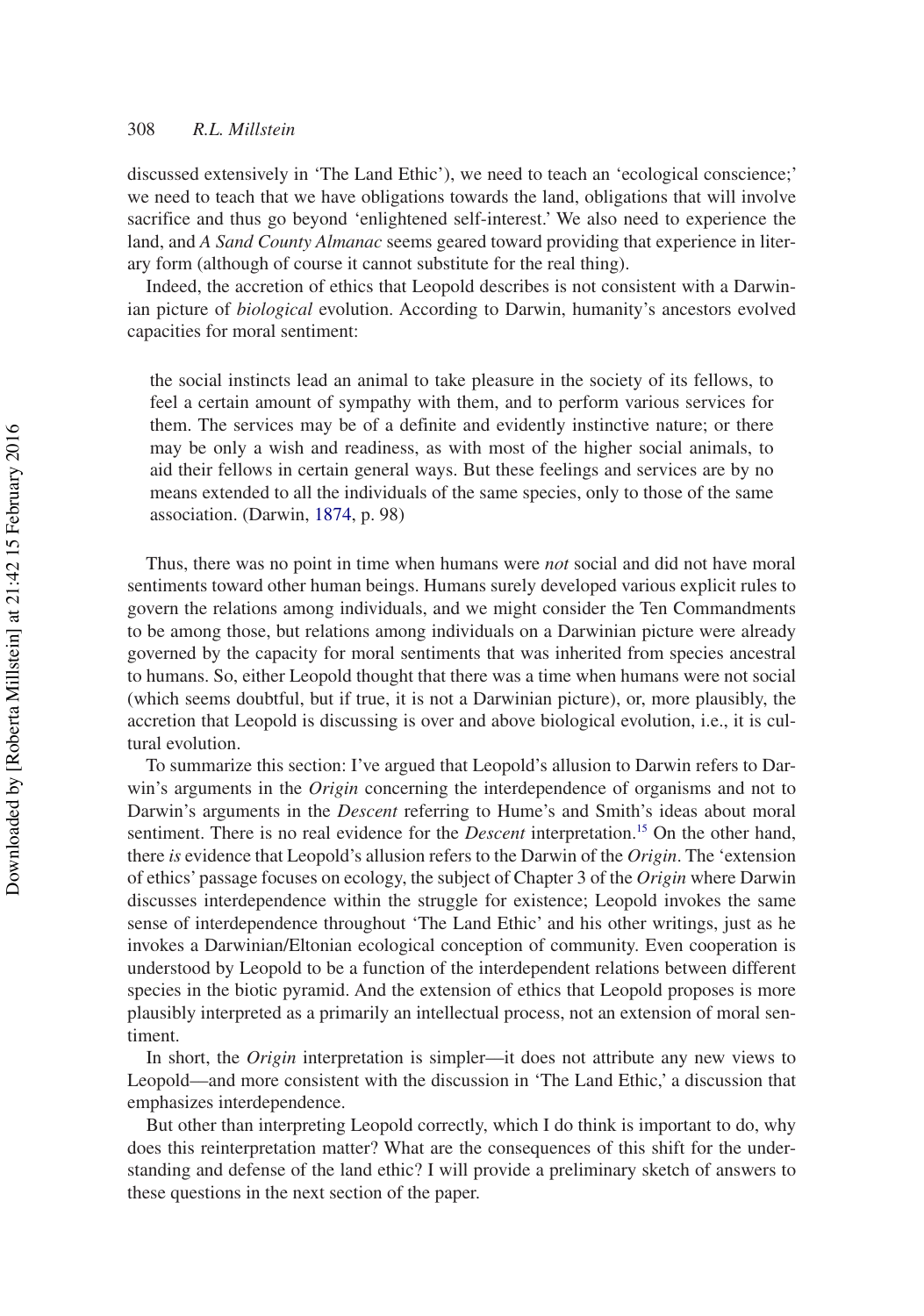#### **4. Implications of the Re-Interpretation**

Probably the most immediate and straightforward consequence of jettisoning Darwinian/ Humean/Smithian moral sentiment as a basis for the land ethic is that the criticisms of that basis immediately become moot. For example, Kristin Shrader-Frechette [\(1996](#page-17-1)) argues that basing the land ethic on moral sentiment risks moral relativism because one person may feel bonds of 'affection and sympathy' towards the land whereas another does not, with no way to adjudicate between those different feelings. When Callicott asserts that natural selection has produced *uniformity* in human feelings, Shrader-Frechette replies that Callicott has overcome relativism only to lose the normative force of the land ethic; it becomes purely descriptive. Of course, Callicott has responded to these and other challenges (Callicott, [1999;](#page-16-1) Ouderkirk & Hill, [2002\)](#page-17-2), but perhaps not to the satisfaction of most ethicists; although Humean ethics has recently gained more adherents with the rise of 'evolutionary ethics,' it is still a minority position in ethics. To be clear, though, I am *not* trying to suggest that a Darwinian/Humean/Smithian account of ethics is inviable. Rather, I am simply pointing out that these problems are entirely avoided if moral sentiment does not form the ethical basis for the land ethic after all[.16](#page-15-1)

Even so, *new* issues arise if the new foundation for the land ethic lies merely in the Darwin of the *Origin*, i.e., the interdependence between organisms in forming a biotic community. Here it is important to acknowledge that on Callicott's account, interdependence plays a role in the land ethic; my point here is that on the reinterpretation of Leopold I have argued for, it assumes a *stronger* role. Thus, it is important to gain a thorough understanding of interdependence: What does it mean? Are humans really interdependent with other species? Are all species equally interdependent? Can the idea that communities are deserving of moral consideration be defended on the basis of their interdependencies? I will discuss each of these in turn.

On the question of what interdependence amounts to, Leopold ([1949,](#page-16-2) p. 215) states:

The lines of dependency for food and other services are called food chains. Thus soil-oak-deer-Indian is a chain that has now been largely converted to soil-corncow-farmer. Each species, including ourselves, is a link in many chains. The deer eats a hundred plants other than oak, and the cow a hundred plants other than corn. Both, then, are links in a hundred chains. The pyramid is a tangle of chains so complex as to seem disorderly, yet the stability of the system proves it to be a highly organized structure. Its functioning depends on the co-operation and competition of its diverse parts.

There are several important things to note about this passage. One, humans and their agricultural products are interdependent with other biotic and abiotic elements; interdependence is not just for organisms 'out there' in the wilderness. Two, while Leopold places great emphasis on the transmission of nutrients (or 'food') within the biotic community, other 'services' count as interdependence as well; in an earlier essay[,17](#page-15-2) Leopold mentions services such as shelter or shade. Three, note the tight connection between the concepts of 'stability' and 'interdependence;' this will be discussed further below.

However, some philosophers have questioned whether *interdependence* is too strong a word for our role in ecosystems: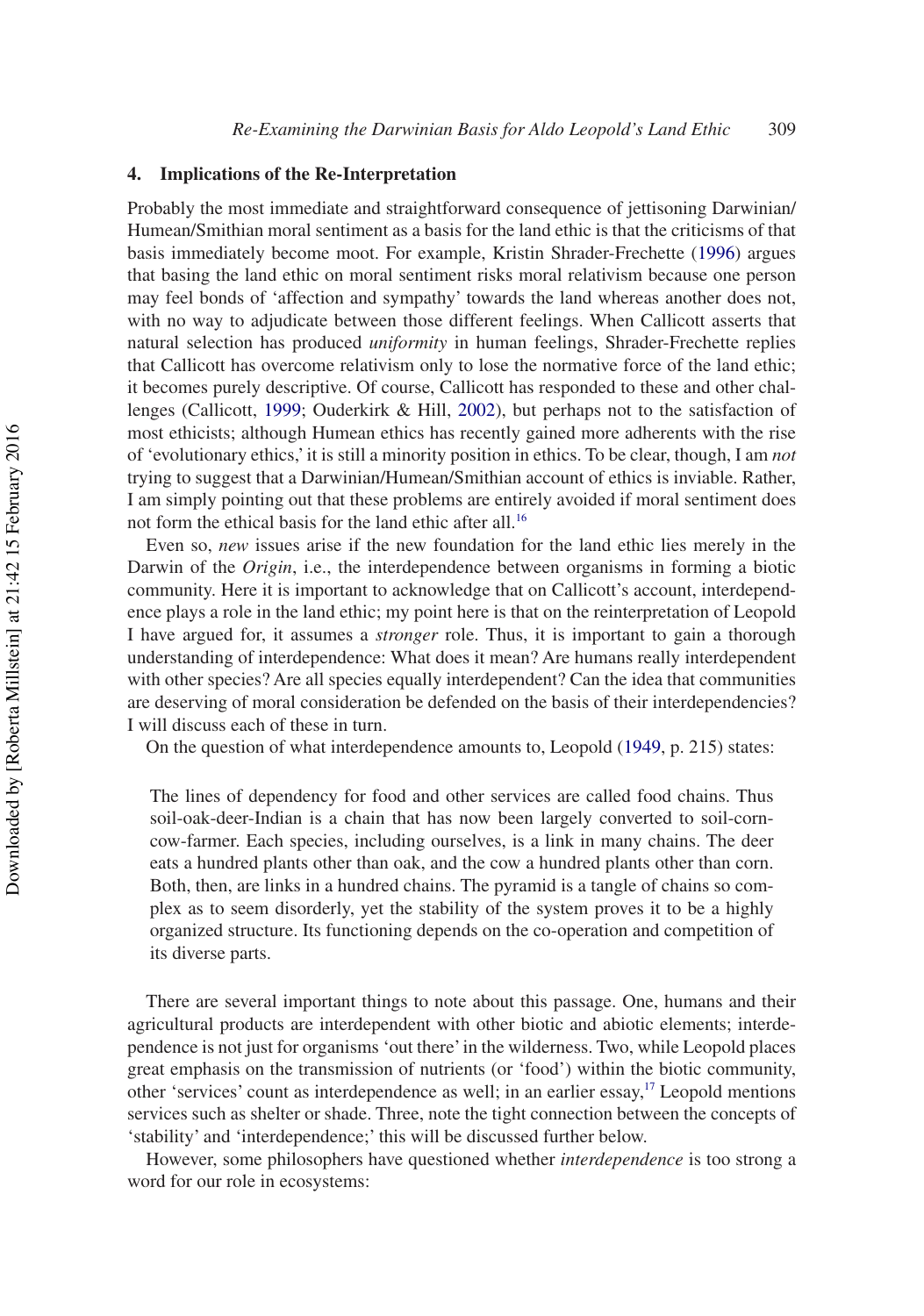We are undoubtedly dependent on them, but in what ways are ecosystems dependent on us? Their independence from us is not like the independence of parents from offspring who can later reciprocate love and other mutual activities that can develop into interdependency. We play no such role in any ecosystem; we seem genuinely superfluous to ecosystem functioning. If so, however, then mutuality, a necessary constituent of community, is missing; and the call to treat the environment as a com-munity reduces to self-interest. (Ouderkirk, [2002,](#page-17-3) p.  $6$ )<sup>18</sup>

In responding, it is again important to recall that Leopold did not limit his land ethic to 'natural' communities. The corn we grow, the sheep we raise, and the soil we fertilize are clearly dependent on us, and these dependencies are just as relevant as the dependency between deer and wolves. Furthermore, there are many other species that have flourished in the presence of human modifications: various species of squirrel, rat, and pigeon come to mind. To be clear, I am not saying that human actions that have led to the increase in these species is a *good* thing; those populations often threaten other members of the community and the stability of the biotic community (in the sense described below) as a whole. But those species are, for better or for worse, dependent on us, and our future actions will affect their future. Perhaps most importantly, Leopold wanted to highlight the ways in which our actions could be benefit the soil (e.g., using crop rotation) or harm the soil (e.g., allowing overgrazing), and the often serious downstream consequences of those actions for other species. Thus, I think that 'interdependence' reasonably characterizes our roles in a number of ecosystems (although 'interrelationships' might in fact do just as well and be less troublesome). Indeed, given that our actions have affected nearly every other species on this planet, it seems fair to say that most other species are dependent on us. This dependency does not mean that all of our potential actions will improve the situations of other species any more than deer browsing improves the situations of tree seedlings, shrubs and forbs.<sup>[19](#page-15-4)</sup>

Still, one might reasonably ask whether certain species are more crucial than others, and thus question whether all dependence relations are equally strong. Species that are particularly important for the integrity and stability of the rest of the community are known as 'keystone' species (Paine, [1969\)](#page-17-4). Keystone species are often predators, but not always; for example, pollinators are also seen as keystone species. However, biologists have shown that whether a particular species acts a keystone species depends crucially on the environment (e.g., Lubchenco & Menge, [1978](#page-16-10)). For example, one study showed that in an intertidal zone, predators play a large role in protected areas but a small role in areas with large waves. Given that global warming is leading to climate change, and given that species interactions seem to be an important proximate cause of extinction in response to climate change (Cahill et al., [2013](#page-15-5)), it would be hasty to conclude that any particular species everywhere and always plays a greater (or a lesser) role than others. It is also worth pointing out that Leopold himself urged us to recognize our limited understanding of ecological systems and to act with caution. Interdependence is not eliminated or lessened by our identification of some species as keystone species in a particular environment at a particular time.

So, if Leopold is right that 'each species, including ourselves, is a link in many chains,' then we are a fairly tight-knit biotic community. Can the idea that a community is de-serving of moral consideration be defended on the basis of such interdependencies?<sup>[20](#page-15-6)</sup> I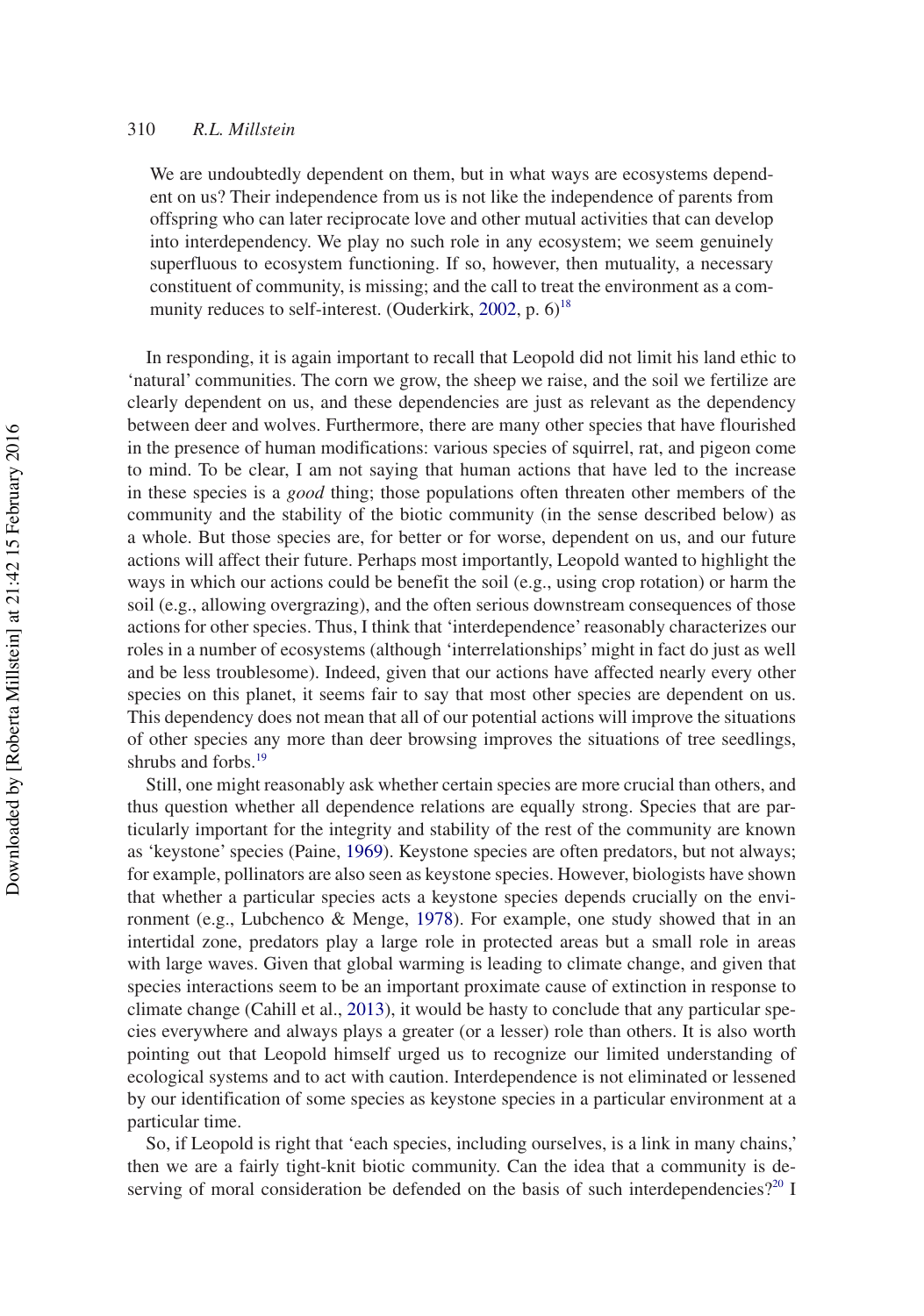cannot hope to answer this question here. However, it seems reasonably intuitive to see a community as having value above and beyond the sum of its members, with the *relations* between community members making the community what it is. Moreover, there are philosophical precedents. A number of authors have argued that relationships such as kinships and friendships matter morally (see summary in Tanner, [2008\)](#page-17-5) or that the human species is a community that matters morally (Becker, [1983](#page-15-7); Scanlon, [1998](#page-17-6)). The question is whether such ideas can be extended to relationships between members of different species, and further, to relationships between biotic and abiotic entities. Warwick Fox ([2006\)](#page-16-11) argues for such an account, based on 'responsive cohesion' as the foundational source of value in ethics. But again, there is surely more to be said here.

Turning from issues surrounding interdependence per se, it is important to note that an increased emphasis on interdependence is consistent with an alternative and superior reading of what Leopold meant by 'stability,' which the land ethic tells us we ought to act to preserve. As Eric Freyfogle [\(2008](#page-16-12)) points out, commentators such as Callicott took Leopold to mean what other authors of his time meant by stability, namely, static or unchanging. Today, ecological models often reject the assumption that ecosystems are static **(**Botkin, [1990](#page-15-8); Worster, [1990](#page-17-7)**)**, emphasizing ecosystems that are continually changing due to fires, storms, droughts, etc. (Hettinger & Throop, [1999](#page-16-13), p. 7). This makes the land ethic look out of date. However, Leopold was well aware that ecosystems are not static, and he studied the effects of fire and drought in particular (Meine, [2010\)](#page-16-8). Moreover, in essays such as 'Marshland Elegy' (also in *A Sand County Almanac*), Leopold contrasts the sorts of human-induced changes that were sustainable to those changes that were unsustainable and problematic. He was not *completely* opposed to humans changing ecosystems; rather, he was opposed to certain *sorts* of changes. In the essay 'The Land Ethic,' he points out that '[w]hen a change occurs in one part of the circuit, many other parts must adjust themselves to it;' what he wanted to emphasize was that some human-induced changes may be so rapid and 'violent' that it is difficult for the rest of the ecosystem to adjust. In some places, such as Western Europe, the biotic community was able to adjust, whereas in others, such as the Southwestern US, the biotic community did not (recall the 'Dust Bowl' and the dust storms of the 1930s, which Leopold lived through and wrote about).

So then, what *did* Leopold mean when he said that we ought to act to preserve the stability of the biotic community? Julianne Newton (2006; now Warren) argues persuasively that in order to understand what Leopold meant by 'stability,' one must understand the closely related term 'land health;' the terms are so closely related that Leopold sometimes uses 'stability' interchangeably with 'land health'.<sup>21</sup> Newton ([2006,](#page-16-14) p. 338) states:

Land was healthy when it retained over long periods of time its ability to cycle nutrients efficiently and continuously. When land could accomplish this feat it was, in Leopold's vocabulary, stable. 'Stability,' Leopold explained in 'Biotic Land-Use,' 'is the continuity of this organized circulatory system. Land is stable when its food chains are so organized as to be able to circulate the same food an indefinite number of times.' Erosion, floods, pest irruptions, species loss, and other land symptoms without directly visible cause were expressions of instability. They provided evidence of breakdowns in the circulatory system; they emerged because of simplification and derangement of the land pyramid, or degradation of the land's capacity to sustain and renew itself over time.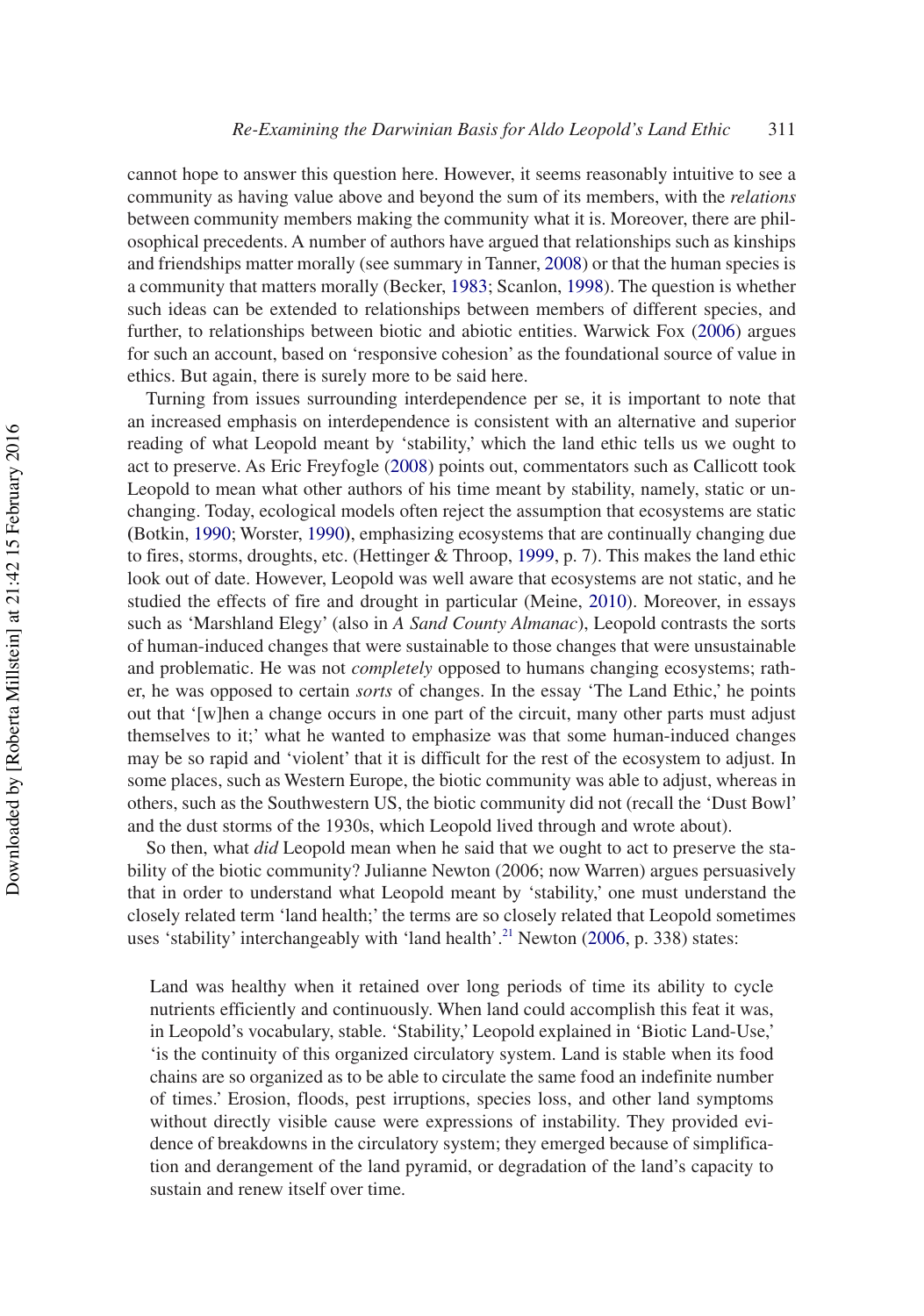Indeed, Leopold emphasizes such issues in the essay 'The Land Ethic' itself,<sup>[22](#page-15-10)</sup> discussing the ways in which humans have shortened food chains and affected energy circuits, leading to instability or 'disorganization' in many parts of the world. This loss of stability is a loss of *function*, i.e., the loss of the ability of land to circulate the 'same' food an indefinite number of times. For the purposes of this essay, the important point to note is how essential interdependence between members of the biotic community is to stability; interdependencies are the means through which nutrients cycle throughout the land. Without interdependence, there is no nutrient cycling; without nutrient cycling, there is no stability. Interdependence is key. Moreover, the importance of interdependence can be seen even more clearly in one of Leopold's characterizations of the related term 'land health.' According to Leopold ([\[\[, 1942\]](#page-16-15) 1991), 'Health expresses the cooperation of the interdependent parts: soil, water, plants, animals, and people; it implies collective self-renewal and collective self maintenance' (p. 300).

Thus, an additional benefit of the shift to emphasizing Darwin's arguments in the *Origin*—a shift to a greater emphasis on interdependence in Leopold's thinking—is that it is consistent with, and supports, a highly plausible and well-supported understanding of what Leopold meant by 'stability.' Or, to put the point more pragmatically: if we want to preserve stability, which preserves nutrient cycling and goes hand-in-hand with land health, we need to focus on preserving the interdependencies between members of the biotic community. These relationships, whether predator/prey, pollinator/pollinated, or other sorts of relationships, are the key to the land ethic.

Finally, authors have asked whether the land ethic, in its holistic emphasis on ecosystems, sacrifices the individual for the sake of the whole and is therefore 'fascist' (e.g., Regan,  $1983$ ).<sup>[23](#page-15-11)</sup> This certainly does not seem to have been Leopold's intent, given that he states explicitly that the land ethic implies respect for *fellow members* of the biotic community as well as respect for the community as such. But if we are supposed to respect both individual members and the community as a whole, isn't that a pluralist theory? And don't pluralist ethical theories run into trouble when their different aspects conflict––when obligations to the individual conflict with obligations to the community? Callicott ([1999](#page-16-1)) answers these questions by arguing that the Humean/Smithian umbrella makes the land ethic a unified, monist view. However, since my interpretation has jettisoned that umbrella, the pluralist worries resurface. I have some preliminary thoughts on these issues. For example, I do not believe that ethical pluralism entails being 'a utilitarian in one situation, a deontologist in another, an emotivist in a third, and so on,' as Callicott ([1999](#page-16-1), p. 176) suggests. Rather, one can be an ethical pluralist by seeking to assess the ethical concerns of both individuals and communities in a given situation and then to address both to the greatest extent possible, given the particular details at hand. To do otherwise is, as Don Marietta ([1999\)](#page-16-16) suggests, to ignore relevant sources of value by arbitrary fiat. I realize this is sketchy; I hope to discuss this form of pluralism further in future work. Possibilities to examine include describing an ideal process by which such decisions could be made, perhaps similar to the one that Helen Longino [\(1990](#page-16-17)) describes for balancing competing values in science, with criteria such as diversity of views and community response to critical discussion, or the rational choice theory approach of Jouni Paavola ([2008](#page-17-9)).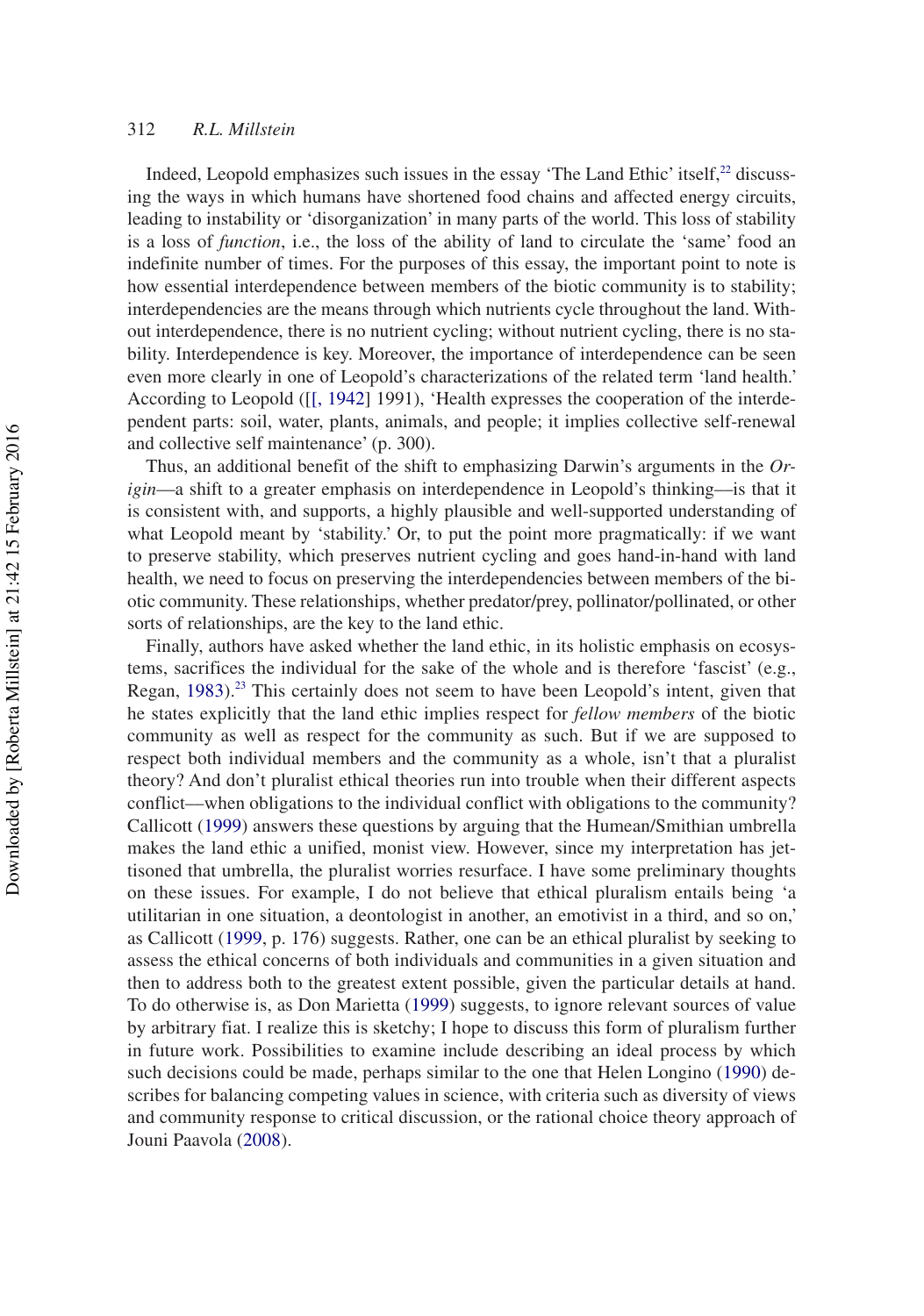## **5. Conclusion**

I have argued that there is little to support Callicott's claim that Leopold was drawing from Darwin's views about the evolution of moral sentiment in the *Descent of Man*. I have argued instead that, rather than drawing on Darwin's ethical views in the *Descent of Man*, Leopold was drawing from Darwin's ecological views in the *Origin of Species.* This reinterpretation of Leopold shifts our focus away from moral sentiments and emphasizes more strongly the interdependencies between members of the biotic community. This shift in focus has a number of consequences. On the one hand, we need no longer be concerned with problems surrounding a Humean/Smithian account of ethics. Furthermore, we gain additional support for an alternative reading of the concept of 'stability,' one that does not run as seriously afoul of contemporary ecological models that emphasize changing ecosystems. On the other hand, new questions are raised about the ethical basis for attributing value to communities, and concerns about ethical pluralism are reawakened. These are important issues to explore before accepting the land ethic, but there is reason to think that those explorations may be fruitful. Given that they stem from a thinker as experienced in land conservation as Leopold, they are at least bound to be interesting. As Leopold himself suggests, the land ethic is a product of social evolution––and evolution never stops. In that spirit, we should continue to elaborate and modify Leopold's ideas and see where they take us.

Since this paper was submitted, Callicott's (2013) *Thinking Like a Planet: The Land Ethic and the Earth Ethic* was published. However, this book does not contain any additional evidence for Callicott's claim that Leopold was drawing on Darwin's ethical views in the *Descent of Man*, so the basic arguments in this paper are unaffected.

#### **Acknowledgements**

Thanks to the Departments of Philosophy at the University of British Columbia and the University of Cincinnati as well audiences at the APA Pacific 2013 and IAEP 2013 for helpful comments on various versions of this paper. I also want to thank the Griesemer/Millstein Lab for constructive discussion and suggestions; Antoine C. Dussault, Clement Loo, Curt Meine, Kenneth Blake Vernon, and Julianne Warren for extremely helpful comments on an earlier draft; and last but not least, Curt Meine for his wonderful biography of Aldo Leopold, to which this paper is very much indebted.

## **Disclosure statement**

No potential conflict of interest was reported by the author.

#### **Notes**

<span id="page-13-0"></span><sup>1</sup> The closest I am aware of is Westra ([2001\)](#page-17-10), who asserts that 'Leopold's references to Darwin in the land ethic are primarily to his science; Darwin's insights are used in support of the interconnectedness that provides the main reason to abandon purely anthropocentric and economic determinations of value'(p. 263). What I argue for in this paper is in sympathy with Westra's claim; what I provide that Westra's essay lacks is a defense of this thesis, based on passages from Leopold's writings as well as those of Darwin and others. Furthermore, whereas Westra elaborates a Leopoldian 'ethics of integrity,' I am less certain than she is that 'integrity' plays the most central role in Leopold's thinking. More precisely, I think it plays an important role, but not as important as stability and land health; in the essay 'The Land-Health Concept and Conservation' ([\[1946\] 1999](#page-16-18)), Leopold discusses integrity as a defeasible yet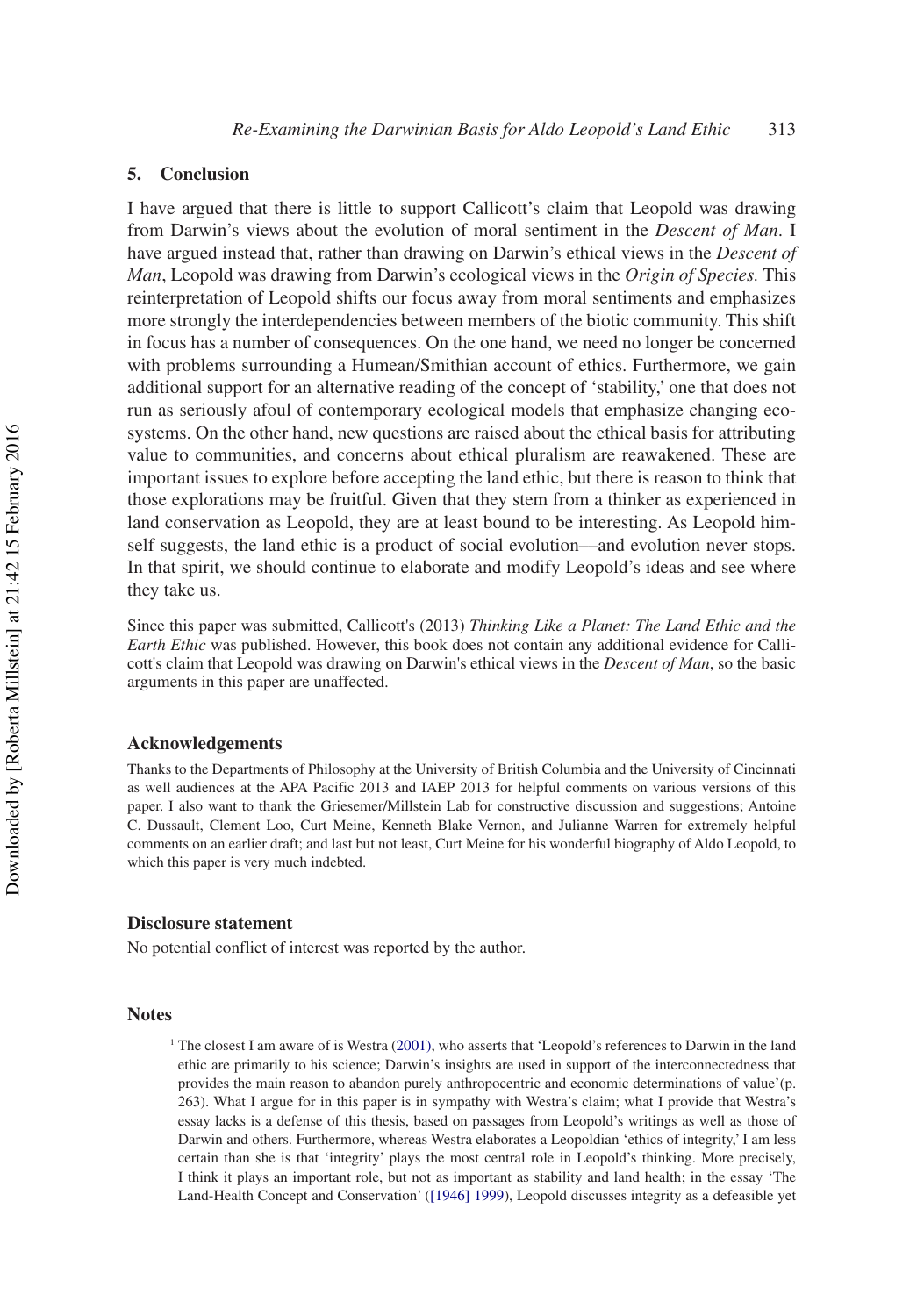important condition for land health, implying that 'land health' is the more central term. I will discuss 'stability' and 'land health' further below.

- <span id="page-14-0"></span><sup>2</sup> 'Ecosystem' seems closer to (although not identical to) contemporary terminology than 'biotic community,' is given that Leopold clearly meant to include abiotic components such as soils and waters and that he refers to an 'energy circuit' within the biotic pyramid. Other authors have freely equated 'biotic community' with 'ecosystem,' and the Land Ethic is referred to as a form of 'ecocentrism.' However, I will use Leopold's language throughout most of this essay, except when discussing other authors who use the term 'ecosystem.' I plan to discuss Leopold's concept of 'biotic community,' which he sometimes called 'land community,' in more detail in a future work.
- <span id="page-14-1"></span><sup>3</sup> In my opinion, the philosophical literature has placed too much emphasis on this one passage out of one essay out of one of Leopold's books. As my discussion of 'stability' below suggests, Leopold's views must be understood in the context of his other writings, life experiences, and influences. Note that Callicott has since recanted his view that the land ethic is 'holistic with a vengeance,' and rightly so; Callicott ([1999\)](#page-16-1) now suggests that Leopold never meant the land ethic to completely override all of our duties to other humans.
- <span id="page-14-2"></span><sup>4</sup> That is, the individual members of the community may have those properties, but the community qua community does not.
- <span id="page-14-3"></span><sup>5</sup> Callicott claims that Darwin uses the phrase 'social sentiments.' I could not find evidence of that.
- <span id="page-14-4"></span><sup>6</sup> I refer to the sixth (i.e., final) edition of the *Origin of Species* throughout this essay on the assumption that that is the edition that Leopold is most likely to have read.
- <span id="page-14-5"></span> $<sup>7</sup>$  That competition and predator-prey interactions are important elements of interdependence within the</sup> biotic community also tells against the view that Leopold was invoking social sentiments between individuals as a basis for extending them to the community at large. (Thanks to John Beatty for pointing this out).
- <span id="page-14-6"></span><sup>8</sup> This does not imply that a bee 'cooperating' with a flower is acting ethically, as it would under a Humean/Smithian picture of ethics. However, it might mean that there is a relationship between the bee and the flower that has value and is worthy of preservation. On the view I am sketching here, cooperation is simply one form of interdependency.
- <span id="page-14-7"></span><sup>9</sup> Callicott quotes a similar version of this at the outset of 'The Conceptual Foundations of the Land Ethic.' However, that version lacks the key sentence, 'Darwin lacked time to unravel any more than the beginnings of an answer,' showing that Leopold is referring to Darwin's *ecological* ideas.
- <span id="page-14-8"></span><sup>10</sup> Callicott acknowledges Elton's influence, but sees its role elsewhere in Leopold's thinking. See Newton, [2006](#page-16-14), for further discussion of Elton's influence on Leopold.
- <span id="page-14-9"></span><sup>11</sup> Even if Callicott is right that Leopold is relying on a Humean/Smithian view of moral sentiments, it is unlikely that Leopold thought that familiarity with ecology would 'automatically trigger' moral sentiments towards biotic communities. Leopold was very aware of how difficult it would be to make the ethical shift he was arguing for, and certainly not all ecologists that he interacted with had made the shift (Meine, [2010](#page-16-8)). However, Callicott does state this less strongly and more plausibly elsewhere in the same essay: 'The simplest reason … should, therefore, tell each individual that he or she ought to extend his or her moral sympathies to all the members of the biotic community though different from him or her in appearance or habits' ([1987a](#page-15-0), p. 195; see also Callicott, [1989\)](#page-16-19). Although I still don't agree that Leopold is relying on Humean/Smithian moral sentiment, it is more plausible that such an extension would occur upon rational reflection––although probably *extended* rather than 'simple' rational reflection along with (I think Leopold would say) extensive time in the wilderness. As Leopold [\(\[1947\] 1991,](#page-16-20) p. 345) notes: 'It has required 19 centuries to define decent man-to-man conduct and the process is only half done; it may take as long to evolve a code of decency for man-to-land conduct.'
- <span id="page-14-10"></span><sup>12</sup> Meine [\(1987](#page-16-3)) also interprets Leopold as seeing ethics as part of a process of cultural evolution.
- <span id="page-14-12"></span><span id="page-14-11"></span><sup>13</sup> Here I set aside the meta-ethical question of whether we are developing such ethics or discovering them. <sup>14</sup> Callicott also sees Leopold as maintaining that the biotic community has intrinsic value; on this point, we are in agreement. See Norton ([2005, p. 2011\)](#page-17-11) for an alternate view.
- <span id="page-14-13"></span><sup>15</sup> Concerning his approach to interpreting Leopold, Callicott ([1987b,](#page-15-12) p. 10) states: 'In the "Conceptual Foundations of the Land Ethic" I am as little concerned with material historical influences as with how Leopold synthesized earlier papers to produce his nomethetic essay. It is certain that Leopold read Darwin, whose influence on his moral philosophy is most pronounced ... Whether Leopold read David Hume, Adam Smith, and the other philosophers whose ideas in one form or another I find in "The Land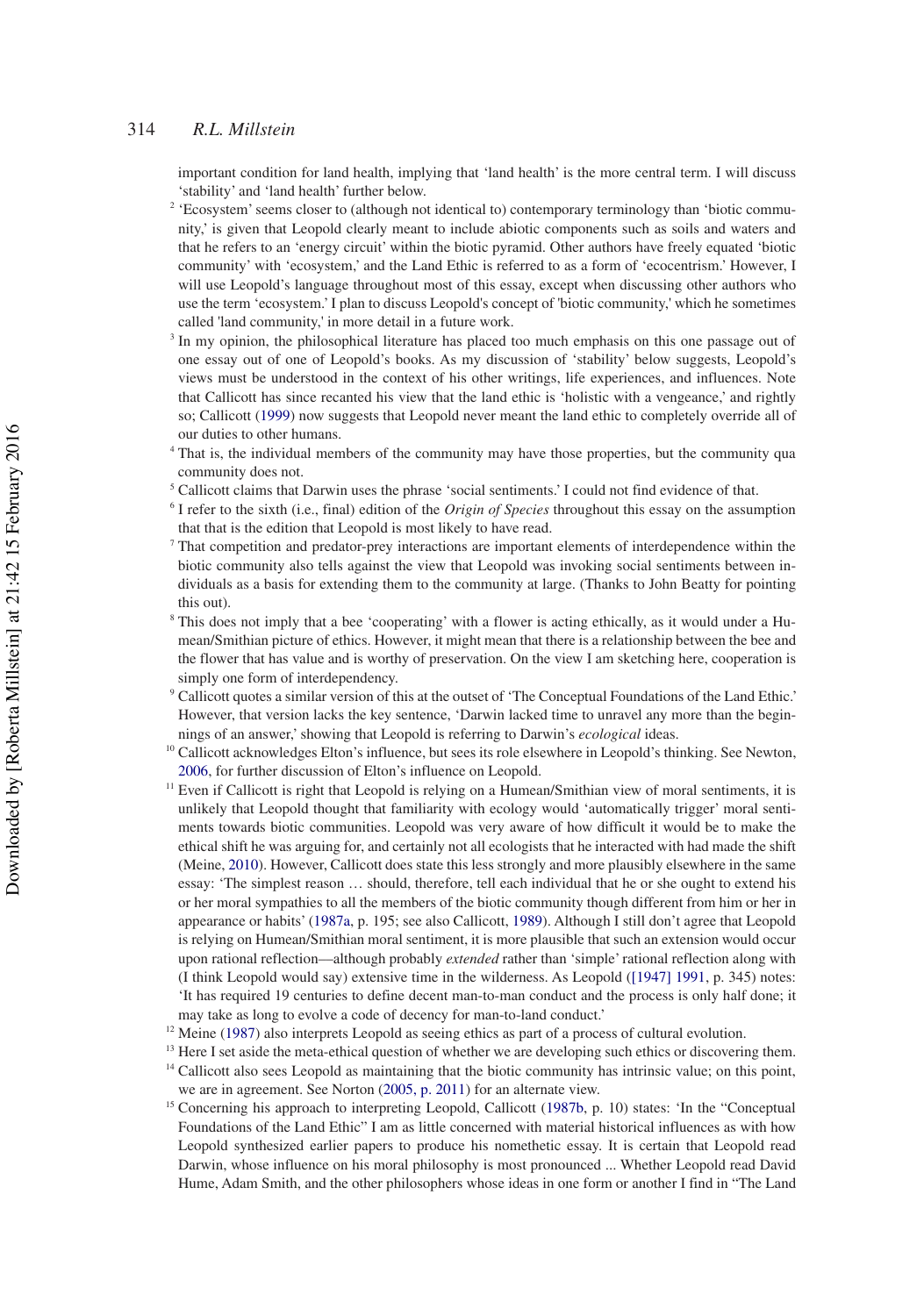Ethic" is an open question. The ideas of great philosophers become part of our intellectual vocabulary; and broadly educated people, like Leopold, tune them in, in any number of ways.' I have taken a different a different approach in this essay, finding the 'material historical influences' to be essential for understanding Leopold's views. Moreover, Hume's and Smith's moral views were not prominent in the early 20th century, so it is unlikely they would have been 'in the air.' Leopold could conceivably have picked them up from reading Darwin's *Descent*, but as I have suggested above, there is no reason to think that he did. Furthermore, the *Descent* was not widely read and endorsed by American scientists during this time period, either (Thomson, [2012\)](#page-17-12).

- <span id="page-15-1"></span><sup>16</sup> And to be clearer still, I am *not* suggesting that avoiding a Darwinian/Humean/Smithian account of ethics is a reason to accept the interpretation of Leopold that I have offered here. Rather, in the previous section I offer an argument as to why the *textual evidence* supports the interpretation that Leopold's land ethic is based on the Darwin of the *Origin* rather than the Darwin of the *Descent*; whether this interpretation can be well defended on moral grounds remains to be seen, as I discuss in this section.
- <span id="page-15-2"></span><sup>17</sup> 'Biotic Land Use,' (Leopold [\[1942\] 1999](#page-16-15)).
- <span id="page-15-3"></span><sup>18</sup> Taylor [\(1981\)](#page-17-13) makes a similar claim, asserting that the ecological soundness and health of plant and animal communities 'does not in the least depend on human well-being' (p. 208).
- <span id="page-15-4"></span><sup>19</sup> As Callan et al. [\(2013](#page-15-13), p. 839) state: '...tree seedlings, shrubs and forbs are highly preferred by whitetailed deer and collectively respond negatively to high browsing pressure. In contrast, ferns, grasses and sedges are generally avoided by white-tailed deer and thought to respond positively (though indirectly) to high browsing pressure, because they are released from competition with preferred species.' The deer are interdependent with both sets of species, those that they affect positively and those that they affect negatively.
- <span id="page-15-6"></span><sup>20</sup> In the unpublished essay, 'Some Fundamentals of Conservation in the Southwest,' Leopold toys with the idea that the moral basis for the land lies in the possibility of its being a living organism, acknowledging the difficulties with the term 'life' but insisting that 'the interdependent functions of the elements' is the essential characteristic. Callicott [\(1987a\)](#page-15-0) suggests that this view of nature is only vestigially present (albeit still present) in 'The Land Ethic,' with Leopold following the ecological views of his time in shifting emphasis from the organism analogy to the community analogy. Assuming this is correct, my suggestion is that we pursue the question of whether the interdependence of humans, other living beings, and abiotic elements on its own is sufficient for the legitimate attribution of moral status. However, it might be interesting to pursue a land ethic based on Leopold's original vision of land as an organism.
- <span id="page-15-9"></span><sup>21</sup> For example, he does this in 'Biotic Land Use' ([\[1942\] 1999](#page-16-15)). Newton **(**[2006](#page-16-14)) asserts that Leopold did not intend for 'stability' and 'land health' to be synonyms (p. 444); I am not so sure. She has suggested to me (personal communication, April 29, 2013) that 'stability' was the more scientific term, whereas 'land health' contains a normative element. This seems plausible.
- <span id="page-15-10"></span><sup>22</sup> And in other places in A Sand County Almanac, e.g., 'Odyssey,' 'Wilderness.'
- <span id="page-15-11"></span><sup>23</sup> For philosophical defenses against the 'fascism' charge, see, e.g., Nelson, [1996;](#page-16-21) Marietta, [1999](#page-16-16); Callicott, [1999](#page-16-1). Meine's [\(2010](#page-16-8)) thorough discussion of Leopold's life and work, political beliefs and activities, and familial and ethical background, makes clear that there is no historical substance to the fascism charge.

### **References**

<span id="page-15-7"></span>Becker, L. (1983). The priority of human interests, in: H. Miller & W. Williams (Eds.), *Ethics and Animals*, pp. 225–242 (Totowa, NJ: Humana Press).

<span id="page-15-8"></span>Botkin, Daniel (1990). *Discordant Harmonies*. (New York, NY: Oxford University Press).

- <span id="page-15-5"></span>Cahill, Abigail E., Aiello-Lammens, Matthew E., Caitlin Fisher-Reid, M., Xia, Hua, Karanewsky, Caitlin J., Ryu, Hae Yeong, ... Wiens, John J. (2013). How does climate change cause extinction? *Proceedings of the Royal Society B, 280*(1750).
- <span id="page-15-13"></span>Callan, Ramana, Nibbelink, Nathan P., Rooney, Thomas P., Wiedenhoeft, Jane E., & Wydeven, Adrian P. (2013). Recolonizing wolves trigger a trophic cascade in Wisconsin (USA). *Journal of Ecology, 101*, 837–845.
- <span id="page-15-0"></span>Callicott, J. Baird. (1987a). The Conceptual Foundations of the Land Ethic, in: J. B. Callicott (Ed.), *Companion to A Sand County Almanac*, pp. 75–99 (Madison, WI: University of Wisconsin Press).
- <span id="page-15-12"></span>Callicott, J. Baird. (1987b). Introduction, in: J. B. Callicott (Ed.), *Companion to A Sand County Almanac*, pp. 3–13 (Madison, WI: University of Wisconsin Press).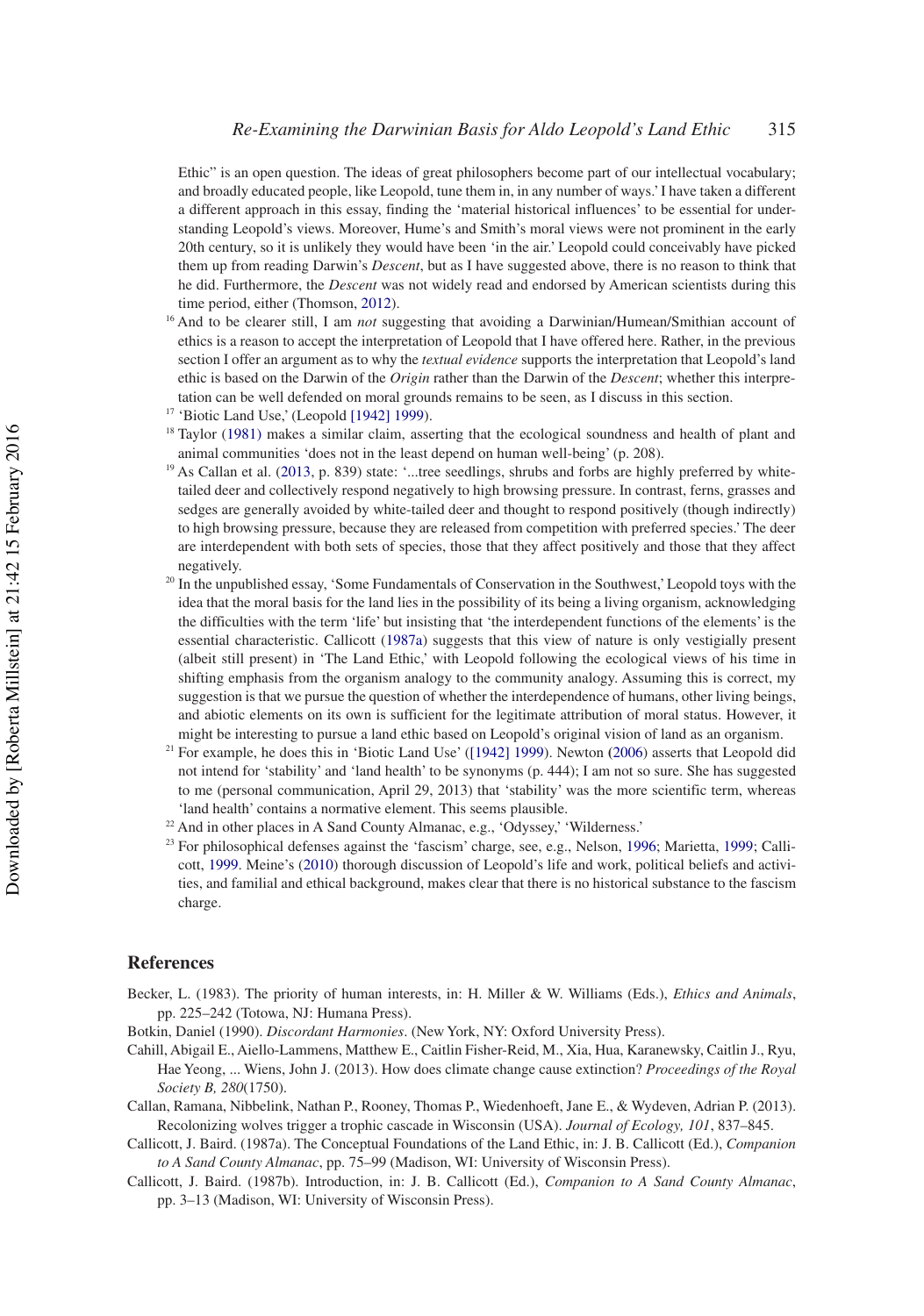- <span id="page-16-19"></span>Callicott, J. Baird. (1989). Hume's *Is/Ought* Dichotomy and the Relation of Ecology to Leopold's Land Ethic, in: J. B. Callicott (Ed.), *In Defense of the Land Ethic: Essays in Environmental Philosophy*, pp. 117–127 (Albany: State University of New York Press).
- <span id="page-16-1"></span>Callicott, J. Baird. (1999). *Beyond the Land Ethic: More Essays in Environmental Philosophy*. (Albany: State University of New York Press).
- Callicott, J. Baird. (2013). *Thinking Like a Planet: The Land Ethic and the Earth Ethic*. (Oxford: Oxford University Press).
- <span id="page-16-4"></span>Cooper, Gregory. (2003). *The Science of the Struggle for Existence: On the Foundations of Ecology*. (Cambridge: Cambridge University Press).
- <span id="page-16-9"></span>Darwin, Charles R. (1874). *The Descent of Man, and Selection in Relation to Sex*, 2nd ed. (London: John Murray).
- <span id="page-16-0"></span>Darwin, Charles R. (1876). *The origin of species by means of natural selection, or the preservation of favoured races in the struggle for life. 6th edition, with additions and* (corrections ed.). (London: John Murray).
- <span id="page-16-11"></span>Fox, Warwick. (2006). *A Theory of General Ethics: Human Relationships, Nature, and the Built Environment*. (Harvard: MIT Press).
- <span id="page-16-12"></span>Freyfogle, Eric T. (2008). Land Ethic, in: *Encylopedia of Environmental Ethics and Philosophy*, J.B.Callicott and R.Frodeman (Eds.), pp. 21–26(USA: Macmillan Reference).
- <span id="page-16-5"></span>Haeckel, Ernst. (1866). *Generelle morphologie der organismen: Allgemeine Grundzüge der Organischen Formen-Wissenschaft, mechanisch begründet durch die von Charles Darwin reformirte Descendenz-Theorie* [General morphology of organisms: General principles of the organic form-science, mechanically justified by the theory of descent revised by Charles Darwin]. (Berlin: Reimer).
- <span id="page-16-13"></span>Hettinger, Ned & Throop, Bill. (1999). Refocusing Ecocentrism: De-emphasizing Stability and Defending Wildness. *Environmental Ethics, 21*, 3–21.
- <span id="page-16-20"></span>Leopold, Aldo. ([1923] 1991). Some Fundamentals of Conservation in the Southwest, in: *The River of the Mother of God and Other Essays by Aldo Leopold*, S.L.Flader & J.B.Callicott (Eds), pp. 86–97 (Madison, WI: University of Wisconsin Press).
- <span id="page-16-7"></span>Leopold, Aldo. ([1939] 1991). A Biotic View of Land, in: *The River of the Mother of God and Other Essays by Aldo Leopold*, S.L.Flader & J.B.Callicott (Eds), pp. 266–273 (Madison, WI: University of Wisconsin Press).
- Leopold, Aldo. ([1942] 1991). Land-Use and Democracy, in: *The River of the Mother of God and Other Essays by Aldo Leopold*, S.L.Flader & J.B.Callicott (Eds), pp. 295–300 (Madison, WI: University of Wisconsin Press).
- <span id="page-16-15"></span>Leopold, Aldo. ([1942] 1999). Biotic Land Use, in: *Aldo Leopold: For the Health of the Land: Previously Unpublished Essays and Other Writings*, J.B. Callicott & E.T. Freyfogle (Eds), pp. 198–207 (Washington, DC: Island Press).
- <span id="page-16-6"></span>Leopold, Aldo. (1943). *(WCD) Citizens' Deer Committee: 1942 – 1944, pp. [959]-[978]*. 968. Available at [http://](http://digital.library.wisc.edu/1711.dl/AldoLeopold) [digital.library.wisc.edu/1711.dl/AldoLeopold.](http://digital.library.wisc.edu/1711.dl/AldoLeopold)
- <span id="page-16-18"></span>Leopold, Aldo. ([1946] 1999). The Land-Health Concept and Conservation, in: J. B. Callicott & E. T. Freyfogle (Eds.), *Aldo Leopold: For the Health of the Land: Previously Unpublished Essays and Other Writings*, pp. 218–226 (Washington, DC: Island Press).
- Leopold, Aldo. ([1947] 1991). The Ecological Conscience, in: S. L. Flader & J. B. Callicott (Eds.), *The River of the Mother of God and Other Essays by Aldo Leopold*, pp. 338–346 (Madison, WI: University of Wisconsin Press).
- <span id="page-16-2"></span>Leopold, Aldo. (1949). *A Sand County Almanac and Sketches Here and There*. (New York, NY: Oxford University Press).
- <span id="page-16-17"></span>Longino, Helen. (1990). *Science as Social Knowledge*. (Princeton: Princeton University Press).
- <span id="page-16-10"></span>Lubchenco, Jane & Menge, Bruce A. (1978). Community Development and Persistence in a Low Rocky Intertidal Zone. *Ecological Monographs, 48*, 67–94.
- <span id="page-16-16"></span>Marietta, Jr. Don E. (1999). Environmental Holism and Individuals, in: J. DesJardins (Ed.), *Environmental Ethics: Concepts, Policies, Theories*, pp. 238–246 (Mountain View: Mayfield).
- <span id="page-16-3"></span>Meine, Curt. (1987). Building 'The Land Ethic', in: J. B. Callicott (Ed.), *Companion to A Sand County Almanac*, pp. 172–185 (Madison, WI: The University of Wisconsin Press).
- <span id="page-16-8"></span>Meine, Curt. (2010). *Aldo Leopold: His Life and Work*. (Madison, WI: University of Wisconsin Press).
- <span id="page-16-21"></span>Nelson, Michael P. (1996). Holists and Fascists and Paper Tigers... Oh My! *Ethics and the Environment , 1*: 103–117.
- <span id="page-16-14"></span>Newton, Julanne Lutz. (2006). *Aldo Leopold's Odyssey: Rediscovering the Author of A Sand County Almanac*. (Washington, DC: Island Press).